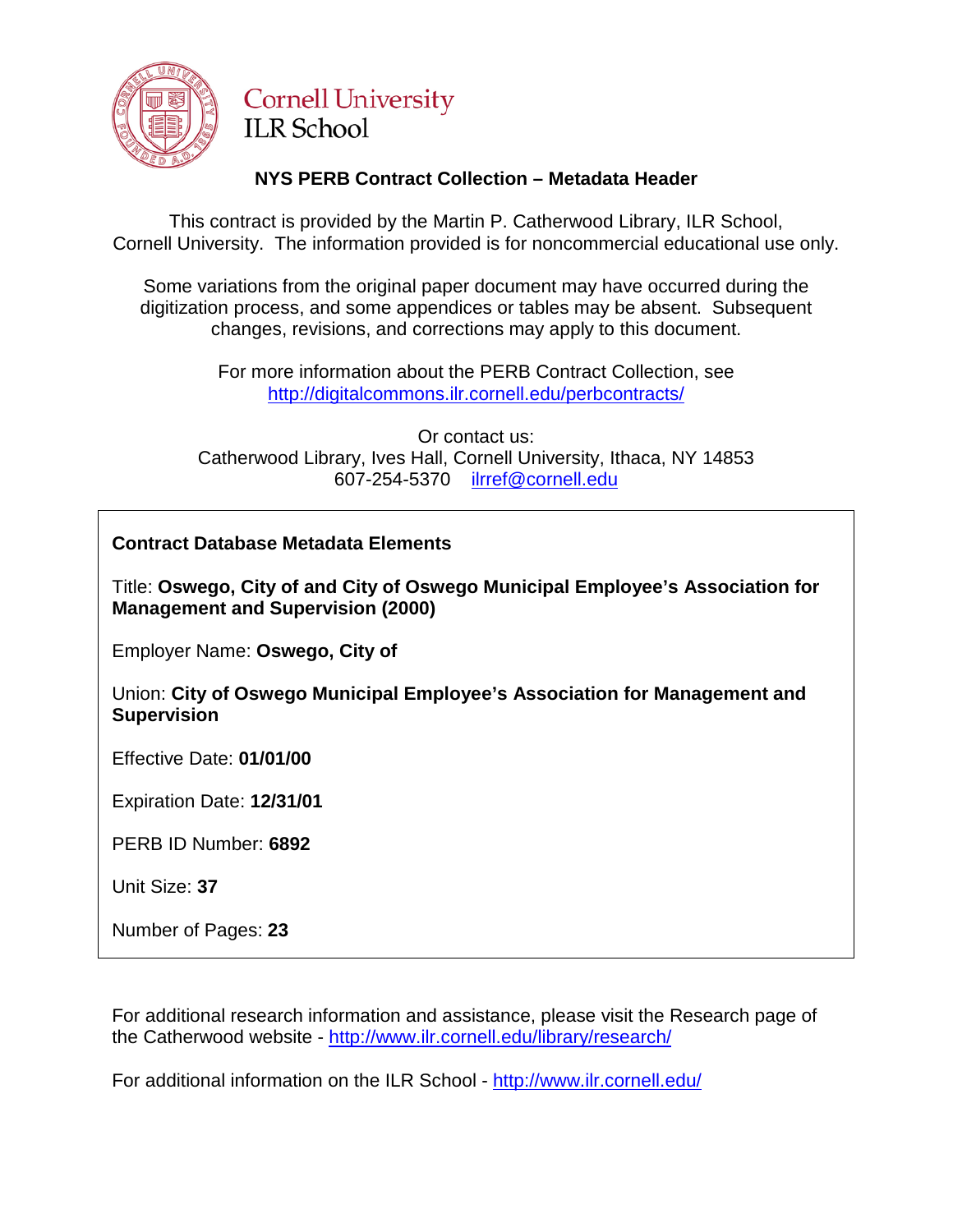## <sup>6892</sup> <sup>12312001</sup> *11/3* c.:c

 $\bullet$ 

 $\overline{\phantom{a}}$ 

 $\blacksquare$ 

Oswego, City Of And Municipal Employees Assn (Mgt/Sup)

 $25060$   $\sqrt{55}$ 



## **AGREEMENT BETWEEN THE CITVOF OSWEGO AND MUNICIPAL EMPLOYEE'S ASSOCIATION FOR MANAGEMENT AND SUPERVISION OF THE CITY OF OSWEGO, NEW YORK**

# REC'E 1.2000 - DECEMBER 31, 2001

OCT 09 2001

NYS PUBLIC EMPLOYMENT RELATIONS BOARD

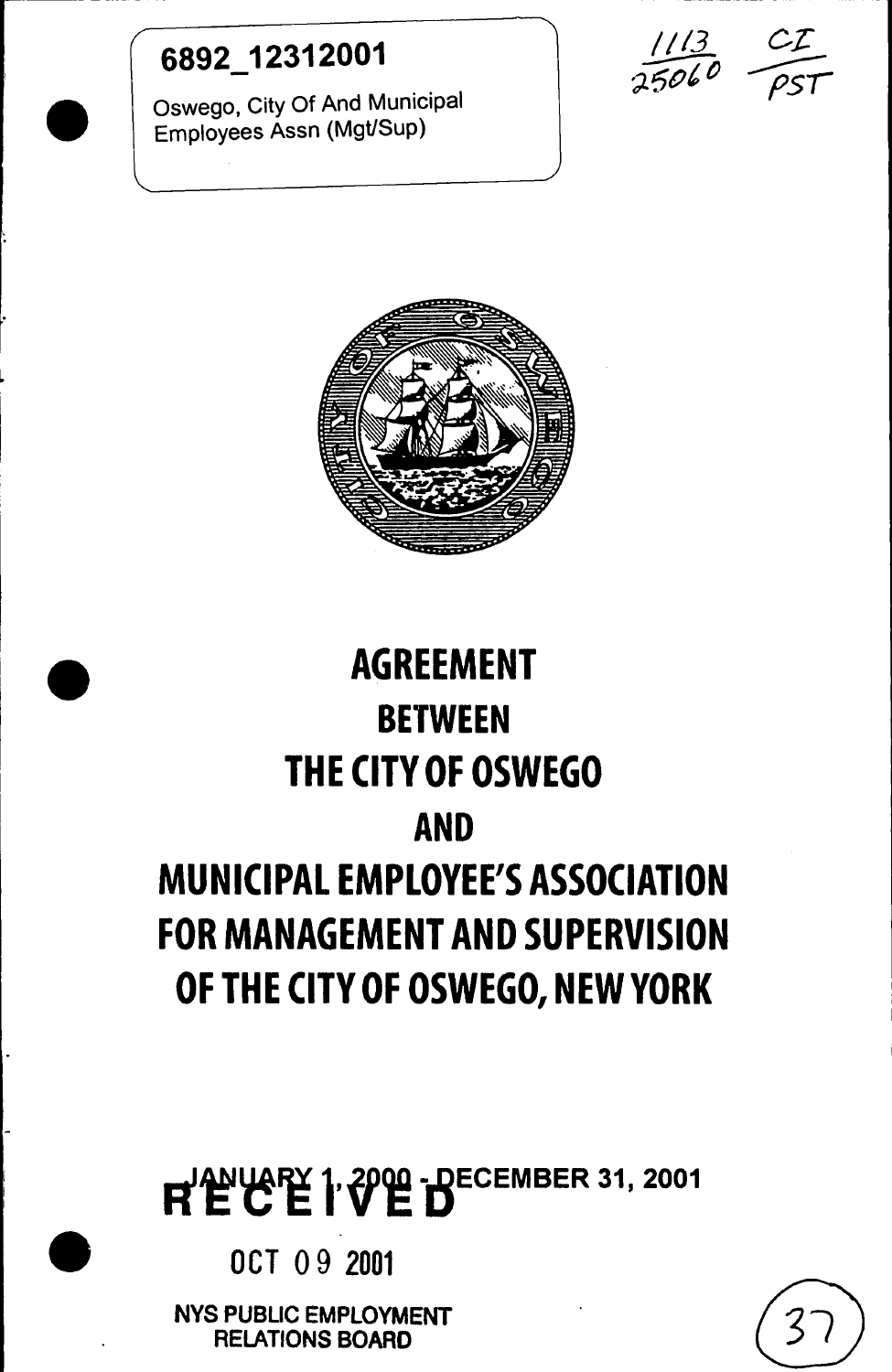### **AGREEMENT**

.

.

I f I I I  $\mathbf{r}$ I I ) I

L

.

### **BETWEEN**

## THE CITY OF OSWEGO

### AND

## MUNICIPAL EMPLOYEES ASSOCIATION FOR MANAGEMENT AND SUPERVISION OF THE CITY OF OSWEGO, NEW YORK

January 1, 2000 to December 31, 2001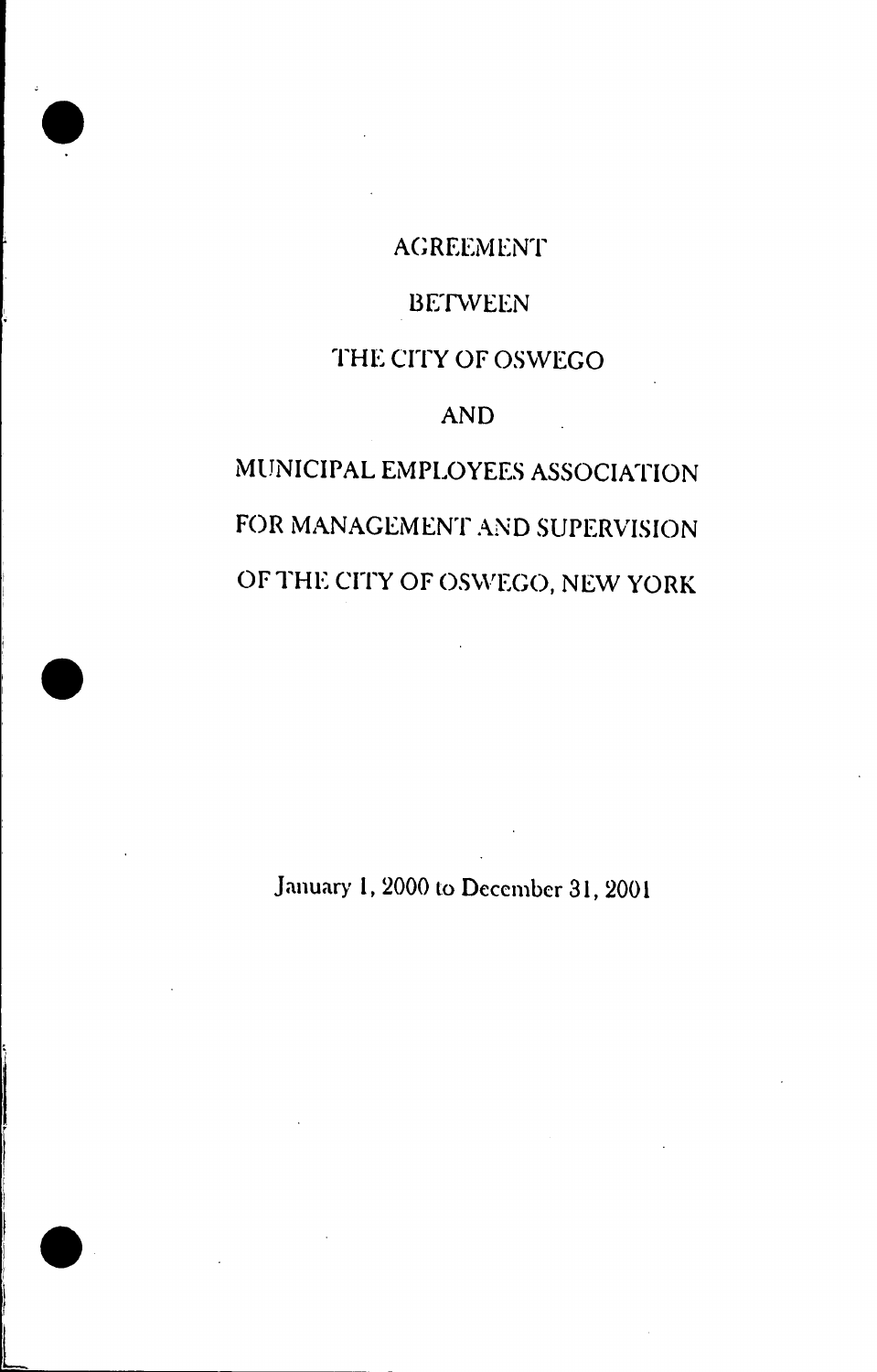## TABLE OF CONTENTS

## **PAGE**

| Salary Schoduler <b>Salary School</b> |
|---------------------------------------|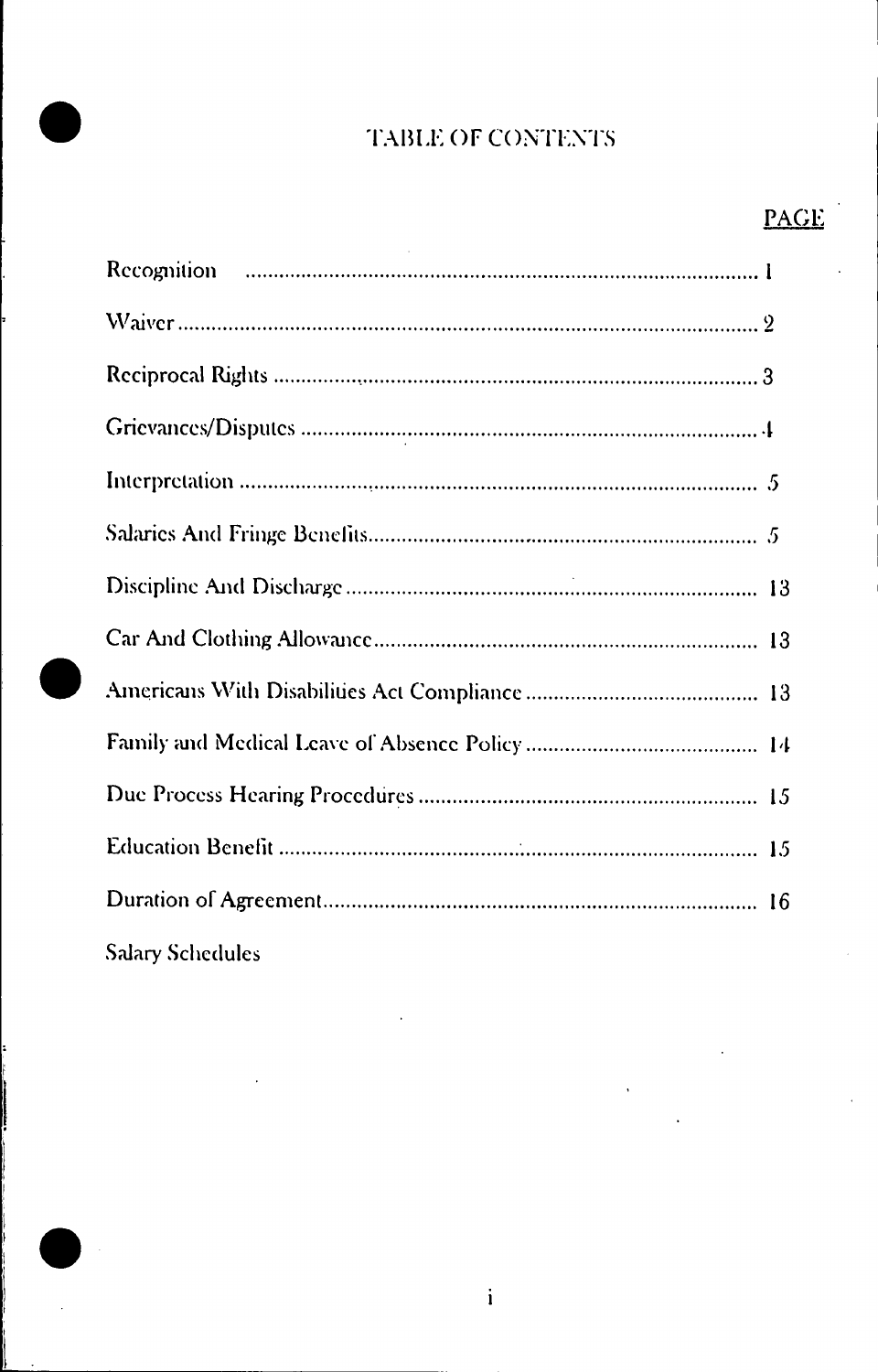#### **RECOGNITION**

This Agreement by and between the City of Oswego, New York, a municipal corporation duly constituted and existing under and by virtue of the Laws of the State of New York, hereinafter designated as "The City" and the Municipal Employee's Association for Management and Supervision, representing the Management and Supervision of the City of Oswego, New York.

This Agreement will cover the titles detailed on Schedule A.

#### WITNESSETH:

WHEREAS, the City is a municipal employer employing various employees in various categories and in particular those having Management and Supervision over employees, and

WHEREAS, the Municipal Employee's Association for Management and Supervision of the Lity of Oswego has been duly recognized and designated by the City as the exclusive bargaining agent for members of the Municipal Employee's Association for Management and Supervision of the City of Oswego, New York, and

WHEREAS, the parties have heretofore met and consulted for the purpose of negotiating a labor agreement for the fiscal year of 2000 and 2001.

WHEREAS, the parties are desirous of setting forth their agreement in writing in conformity with and pursuant to the applicable laws and statutes of the State of New York

NOW, THEREFORE, in consideration of the mutual covenants herein contained, the parties do hereby agree as follows: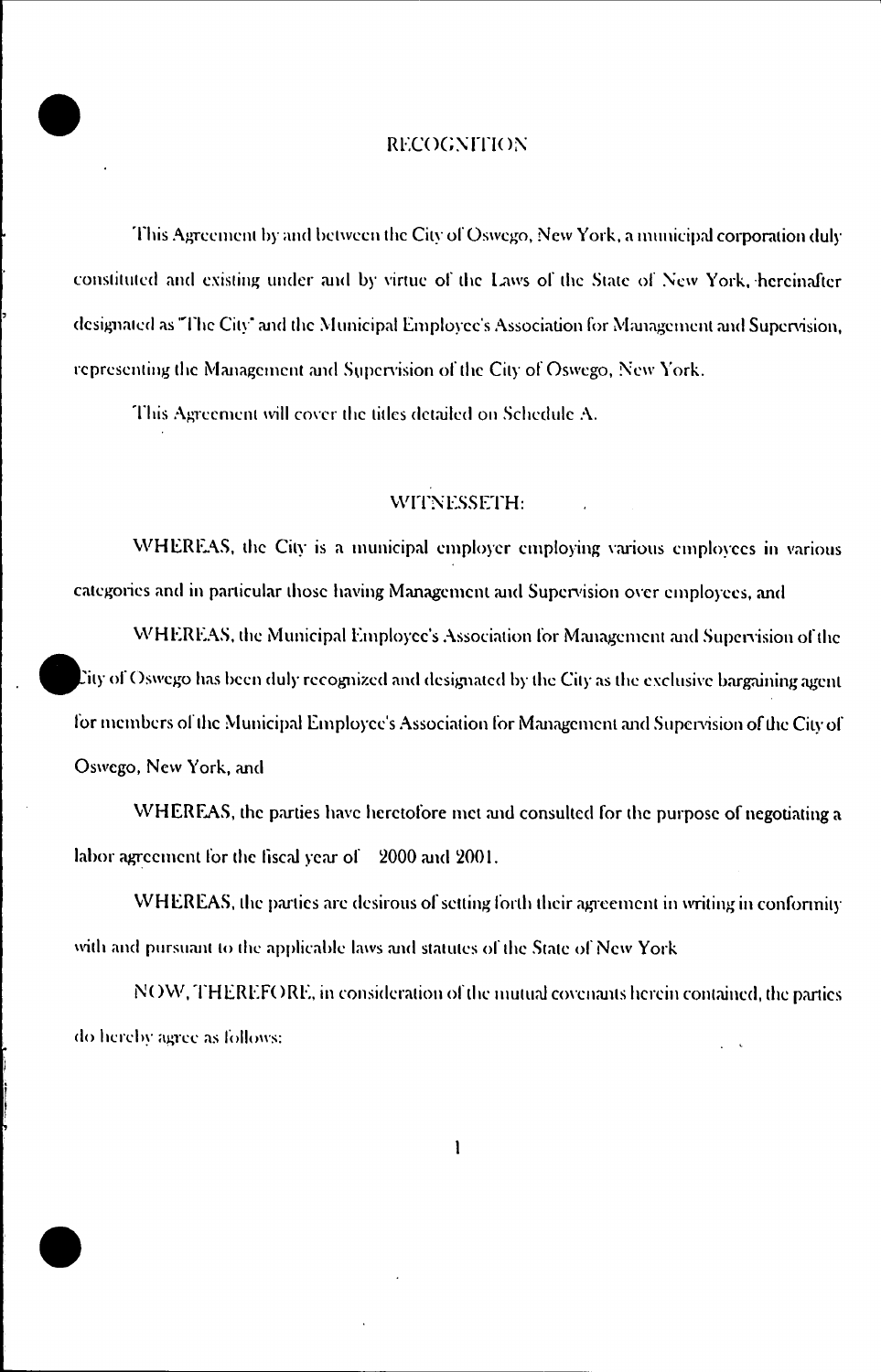THIS AGREEMENT and the provisions contained herein are in addition to any and all benefits, rights, privileges and immunities to which the employees hereto are entitled to receive and have received pursuant to and in accordance with the Ordinance and Charter of the City of Oswego, New York, and all of the applicable laws and statutes of local, County and State Government being applicable thereto and having jurisdiction thereof, and in no event is to be construed as any reduction of said rights, privileges and immunities thereof.

The parties acknowledge that they have had the opportunity to present and discuss proposals on any subject which is or may be subject to collective bargaining. Any prior commitment of agreement between the City and the Municipal Employee's Association for Management and Supervision of the City of Oswego, New York, or any individual employee covered by this agreement is hereby superseded.

#### **WAIVER**

Failure of either party to complain of any act or omission on the part of the other party, no matter how long the same may continue, shall not be deemed to be a waiver by said party of any of its rights hereunder.

No waiver by either party at any time, expressed or implied, or any breach of any provision of the Agreement shall be deemed a waiver of a breach of any other provision herein contained or a consent to a subsequent breach of the same or any other provisions.

Neither the City nor any of its agents, representatives or employees shall discriminate against any member of the Municipal Employee's Association for Management and Supervision of the City of Oswego, New York, on account of his activities on behalf of said Municipal Employee's Association for Management and Supervision of the City of Oswego, New York.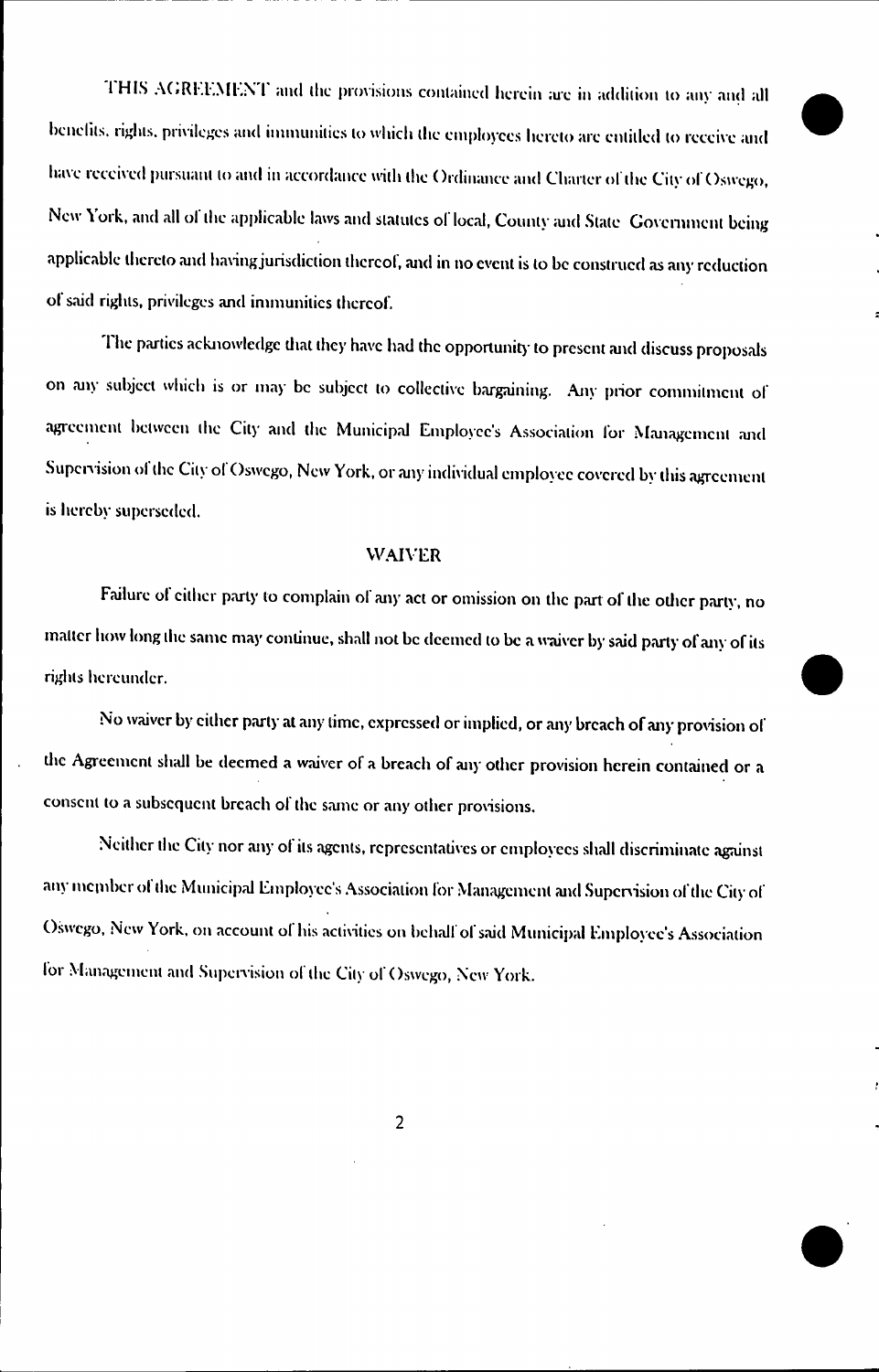#### **RECIPROCAL RIGHTS**

 $\mathbf{A}$ . The City recognizes the right of the Municipal Employee's Association for Management and Supervision of the City of Oswego, to designate representatives to appear on their behalf to discuss salaries, working conditions, grievances and disputes as to the terms and conditions of this Agreement.

 $\mathbf{B}$ . The Municipal Employee's Association for Management and Supervision of the City of Oswego, shall have the right to post notices and communications on the bulletin boards maintained on the premises and facilities of the employer, subject to the approval of the contents of such notices and communications by the Mayor, his designees or such other official.

 $\mathbf{C}$ . Employees who are elected for the purpose of adjusting grievances or assisting in the administration of this Agreement shall be permitted a reasonable amount of time free from their regular duties to fulfill these obligations, which have as their purpose the maintenance of harmonious and cooperative relations between the employer of the Municipal Employee's Association for Management and Supervision and the uninterrupted operation of government.

D. It is understood and agreed that the Municipal Employee's Association for Management and Supervision of the City of Oswego, will not engage in a strike, or cause, instigate, encourage or condone one as provided in Section 210 of the Public Employee's Fair Employment Act, nor will the employer cause, instigate or encourage a lockout.

E. By mutual agreement between the parties of this contract, the question as to the benefits such as retirement for the Chief of Police and Chief of the Fire Department, would be determined as set forth in the Fire and Police Retirement Act and all other members of the Association retirement rights shall be in accordance with the rights set forth under the New York State Retirement Act.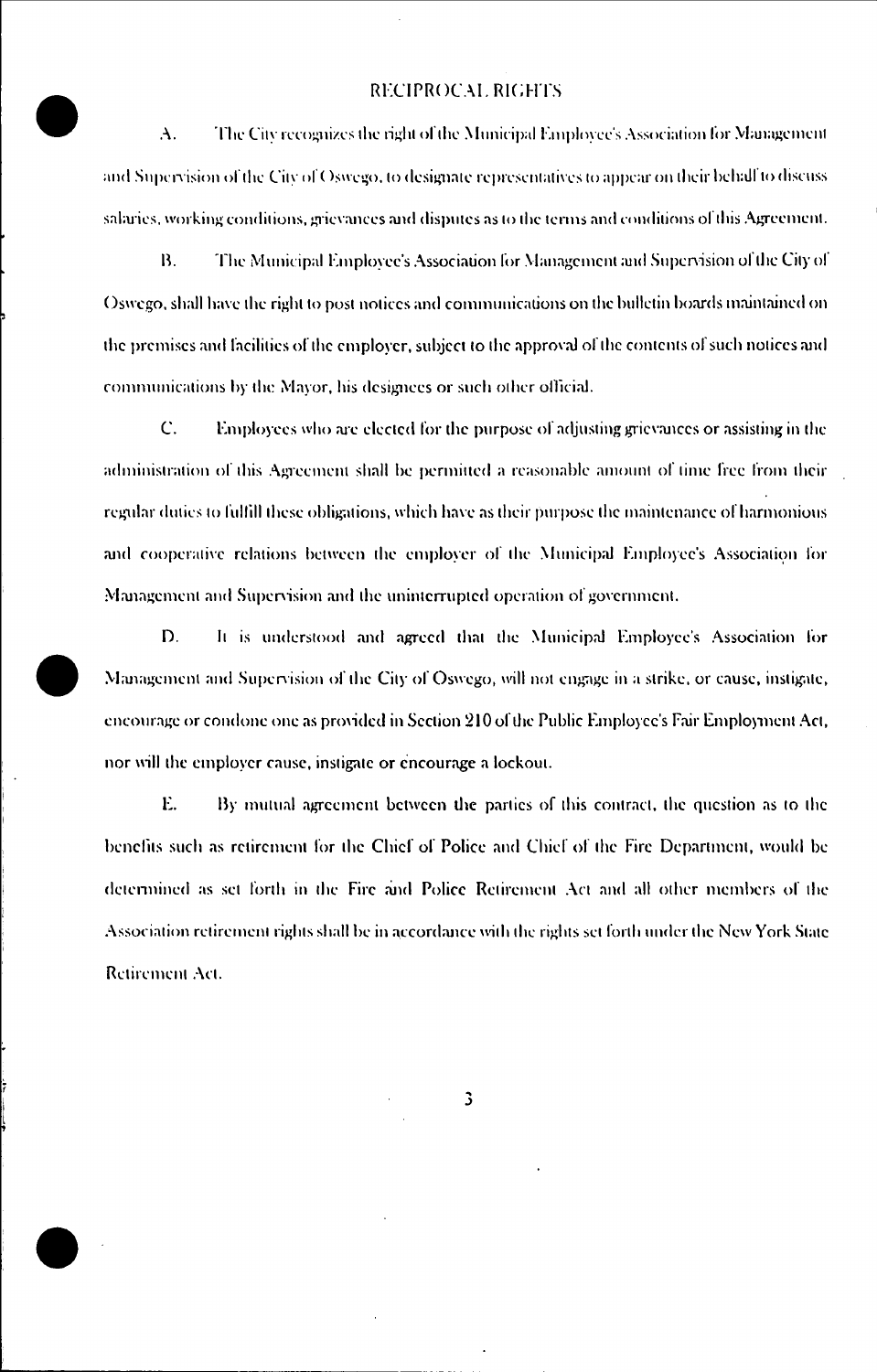#### **GRIEVANCES/DISPUTES**

Section 1 -Any grievances or disputes arising out of the interpretation or application of the terms and conditions of this Agreement shall be settled in the following manner:

Section 2 -**STEP I:** The Union representative shall, with or without the employee, take up the grievance with the Personnel Director within ten (10) working days of the grievance. The Personnel Director shall act on this in writing within five (5) working days. If the grievance is not adjusted it shall go to Step 2.

**STEP II:** The grievance shall then be presented to the Mayor or his designee. The decision shall then be forwarded, in writing, to the unit within seven (7) working days. If the grievance remains unsettled, either party may within 30 calendar days after the reply of the Mayor or designee is due, by written notice to the other, request arbitration.

#### **Arbitration Process:**

- The arbitration proceedings shall be initiated by an arbitrator to be selected by the λ. Employer and the Union. The New York State Public Employment Relations Board shall be requested by either or both parties to provide a panel of impartial arbitrators from which both the Employer and the Union shall make a selection in accordance with the Board's Rules of Procedure.
- $\mathbf b$ . The decision of the arbitrator shall be final and binding on the parties, and the arbitrator shall be requested to issue his decision within thirty (30) days after the conclusion of testimony and argument.
- $\mathbf{c}$ . No arbitrator functioning under this step of the grievance procedure shall have any power to amend, modify or delete any provision of this Agreement.
- $d.$ Expenses for the arbitrator's services shall be borne equally by the Employer and the Union. If either party desires a verbatim record of the proceedings, it may cause such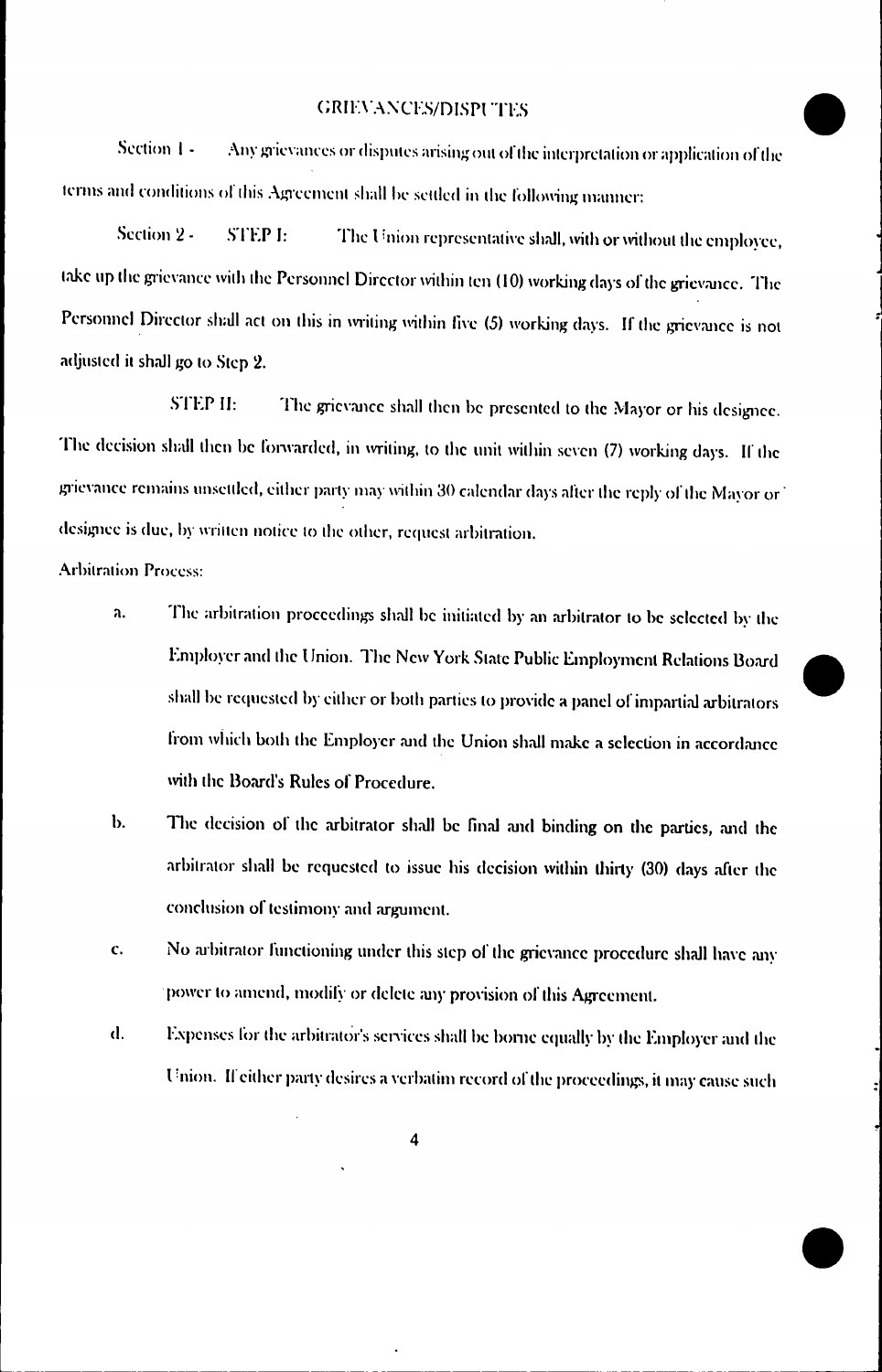a record to be made, providing it pays for the record and makes copies available without charge to the other party and to the arbitrator.

#### **INTERPRETATION**

 $\mathbf{A}$ This Agreement shall be construed and governed in accordance with and pursuant to the procedure outlined and prescribed by the Public Employee's Fair Employment Act of 1967.

 $\overline{\mathbf{B}}$ . No amendment or alteration of the Agreement shall be binding unless it is in writing and signed by the Mayor with the approval of the Common Council, and the duly authorized representatives of the Municipal Employee's Association for Management and Supervision of the City of Oswego, New York.

#### **SALARIES AND FRINGE BENEFITS**

 $\mathbf{A}$ . All members of the bargaining unit shall receive an annual increase as follows:

Effective January 1, the salary schedule will be adjusted by \$917 per bargaining unit member.

Effective January 1, 2001, there will be a wage freeze for each step of the salary schedule.

 $\bf{B}$ . The City of Oswego will pay in full the employee's cost to the New York State Employee's Retirement System under the current and existing plans of which they are a member.

 $\mathbf{L}$ The City will take the required and necessary administrative steps to participate in the following official retirement plan features as they may be available:

- Credit of unused sick time toward retirement time. a.
- Ь. Retirement based on carnings of highest 12 consecutive months of employment.
- "Purchase" of military service time toward retirement. c.
- C. Longevity increments: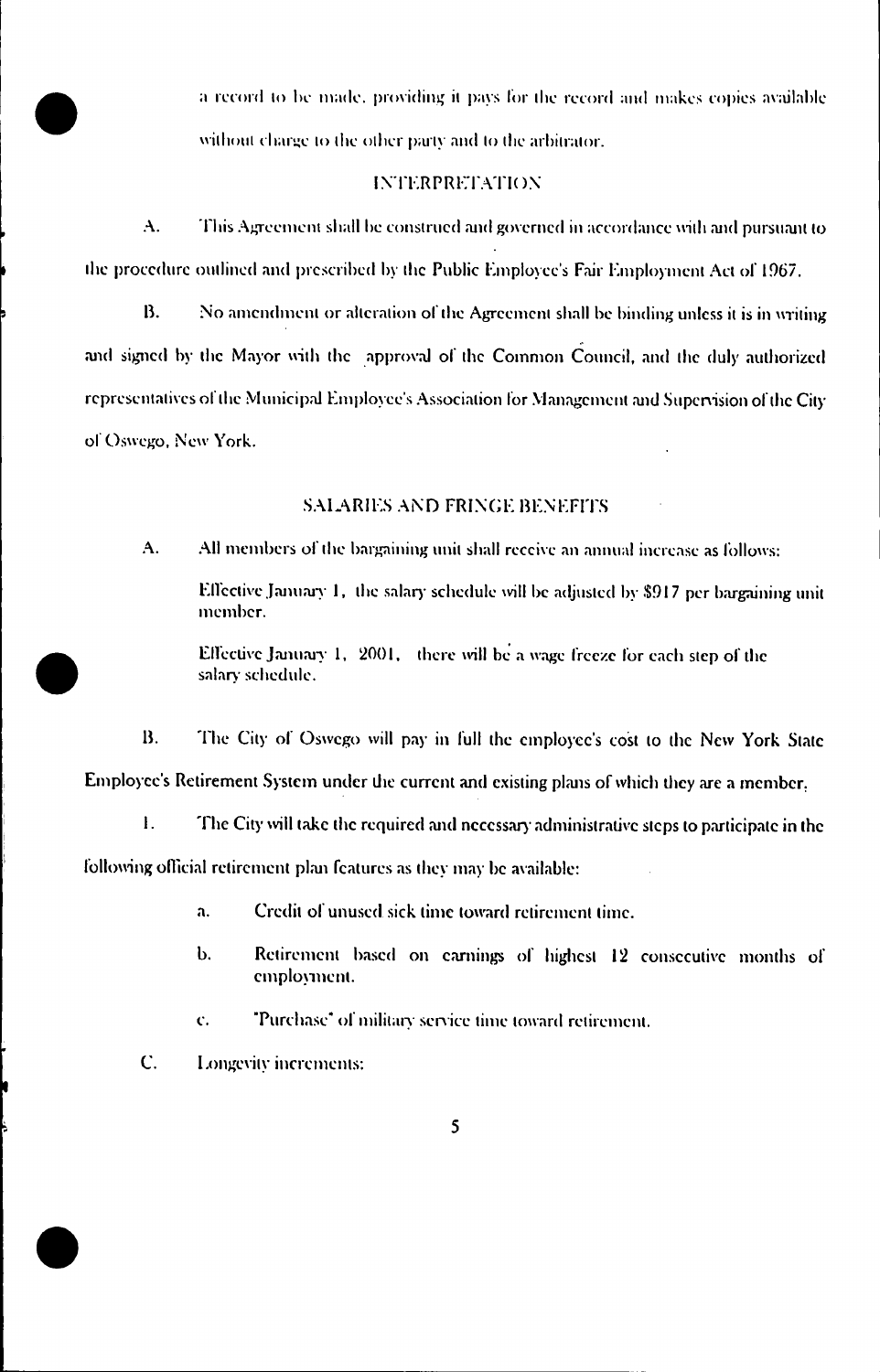| 4998   | 1999      |                     |
|--------|-----------|---------------------|
| \$1002 | $$1022 -$ | 5 years of service  |
| \$1002 | $$1022 -$ | 10 years of service |
| \$1002 | $$1022 -$ | 15 years of service |
| \$1002 | $$1022 -$ | 20 years of service |
| \$1002 | $$1022 -$ | 25 years of service |
| \$1002 | $$1022 -$ | 30 years of service |

D. The City agrees to provide health insurance coverage on the Blue Cross Blue Shield Plan UB-17X. The health benefits shall include a drug prescription card, optical insurance, and dental plan endorsement to Blue Medallion.

The cost of the health insurance shall be as follows:

The City shall pay the full cost of the health insurance benefits for each employee. Employees in the Bargaining Unit selecting a family plan, shall contribute a percentage of the difference between family health and dental insurance and individual health and dental insurance as follows:

Effective January 1, 1999, employees shall contribute 17 percent.

Effective January 1, 2000, employees shall contribute 18.5 percent.

The parties agree that the City may change health insurance plans, including self insurance, to an equivalent plan, with at least 30 days notice and consultation with the Union. If a change in health insurance plan is made, there shall be no additional cost to employees in the year of the change.

The City of Oswego will pay 25 percent of the cost of Blue Cross Blue Shield Insurance with Major Medical for all members and their spouses who retired prior to January 1, 1984 as long as one or the other lives. For employees who retire after January 1, 1984, the City will pay the following percentage of the UB-17X with Major Medical and prescription coverage for the member and their spouse:

> $50$  percent  $\sim$ Retiree with 10 years but less than 20 years of service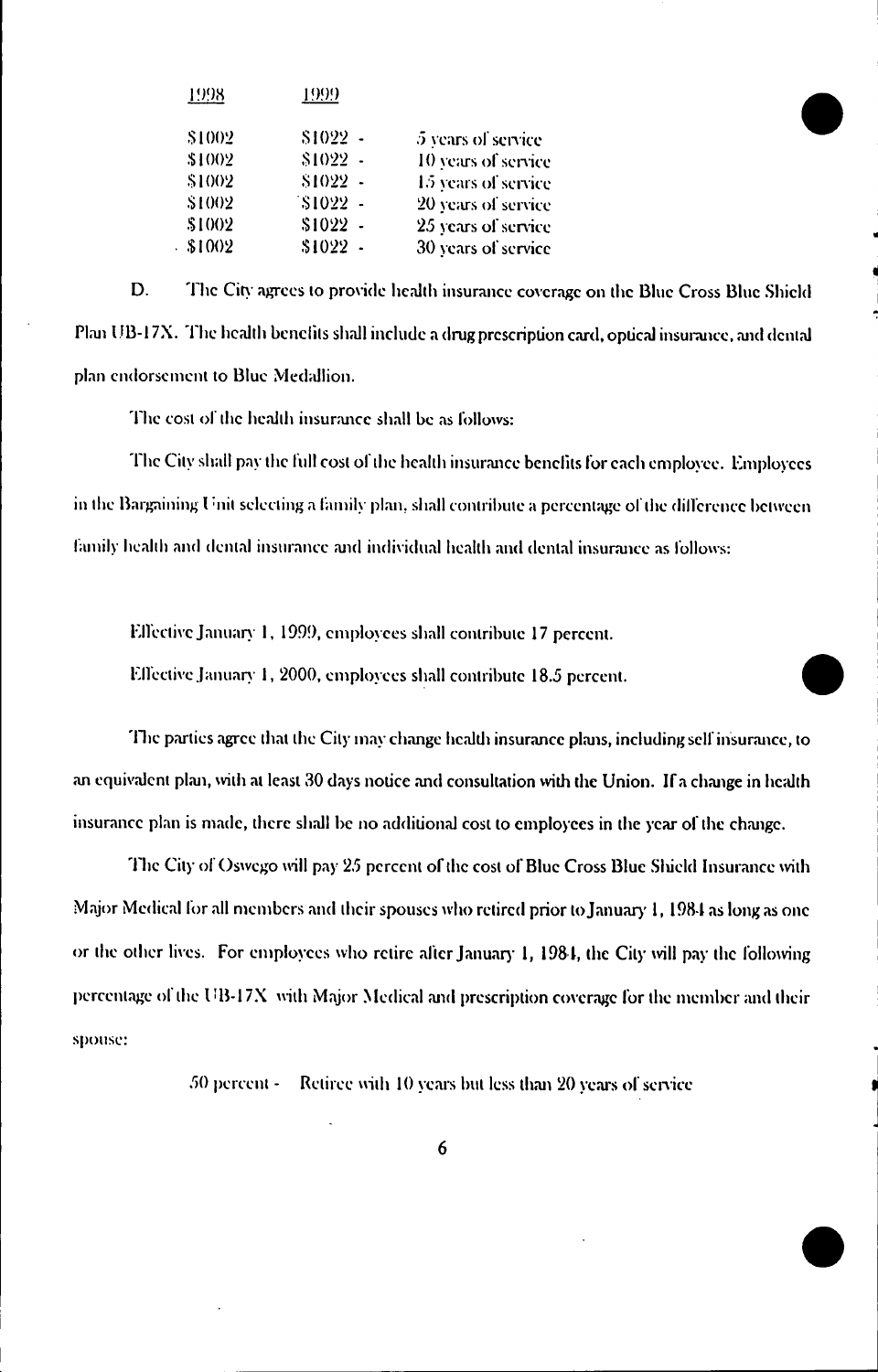75 percent -Retiree with 20 years but less than 30 years of service 100 percent - Retiree with 30 or more years of service

D. 6): Health Insurance Waiver:

Definitions - The following terms as used in this Article shall have the indicated meaning.

- "Medical Insurance" shall be defined to mean Blue Cross/Blue Shield a) coverage and for any other medical coverage through a health maintenance organization such as Independent Health.
- $\mathbf{b}$ "Cost of Coverage" - shall be defined as the invoice dollar amount from the primary carrier for medical coverage for the individual employee.

An eligible employee shall be an employee who is eligible for and actually has procured through his or her spouse medical insurance as herein defined. Said employee shall be required to furnish proof of coverage through his/her spouse's plan, together with submission of the medical coverage waiver form (Schedule C).

Employees wishing to waive the cost of medical coverage would be eligible to receive one-half (16) of the cost of coverage for the period of January 1st through December 31st in their paycheck on the first pay period in December as a modification to wages (subject to taxes). This compensation

would be prorated over a year when an employee is hired or terminated, or requires the immediate reinstitution of coverage due to the hiring or termination of their spouse, dependent upon the number of months actually waived.

Any employee desiring to waive this coverage will be required to sign the attached form (Schedule C) by December 1st of the preceding year for the succeeding calendar year January 1st through December 31st of each and every year. Any employee who waives said coverage and then desires to reinstitute coverage will have to sign the waiver of cash payment and submit same by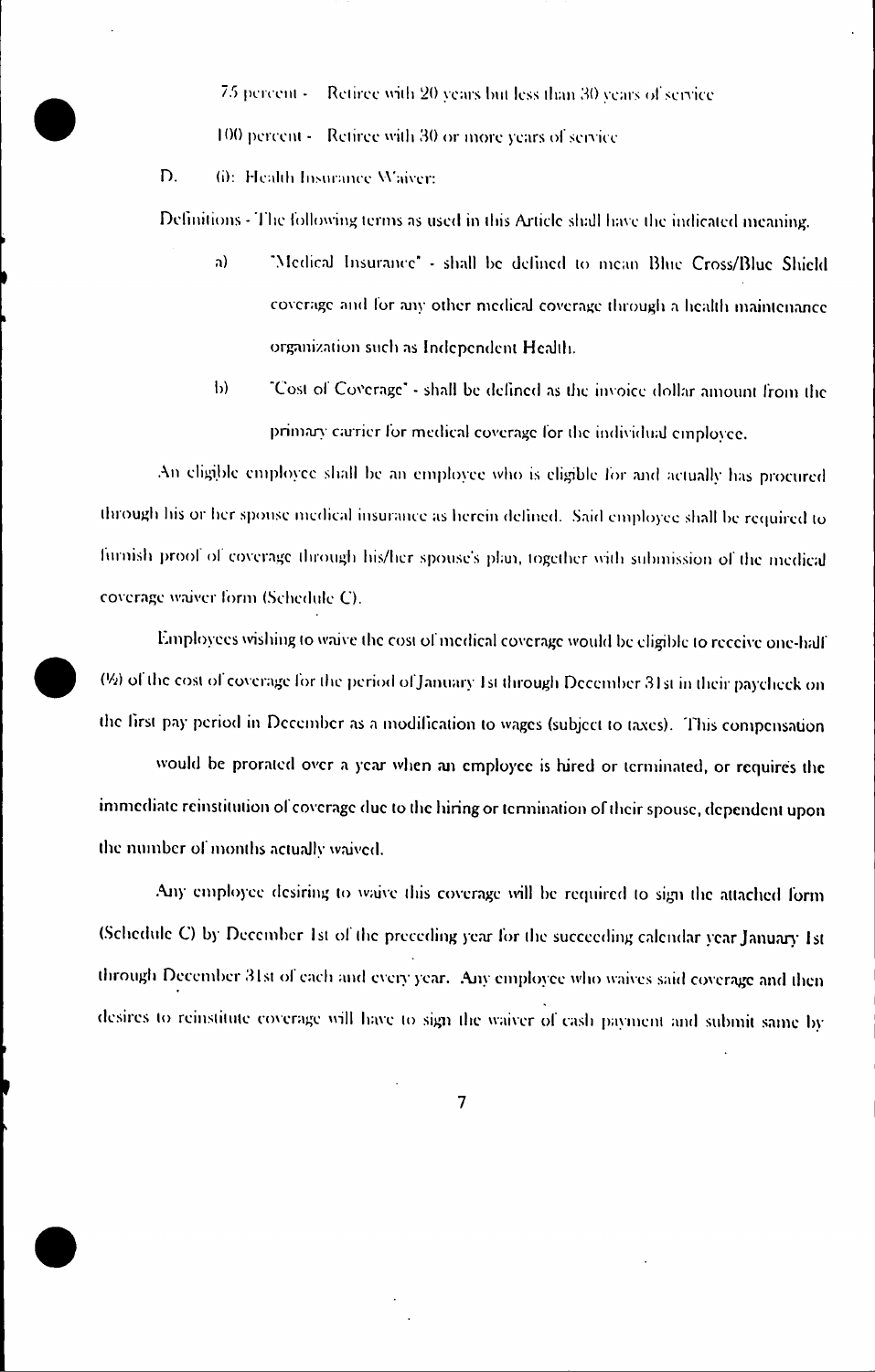December 1st to reinstitute coverage January 1st.

Any employee who is in need of coverage after having waived same due to the death of a spouse or the termination of spouse's coverage will be eligible to reinstitute same pursuant to the adopted policy and procedure of the medical insurer.

Service connected death benefits: The employer shall provide employees covered by E. this Agreement, for the term of this Agreement, with all the benefits, terms and conditions of Art. 10, Sec. 208-B and Sec. 208-C of the General Municipal Law as added by L. 1958, c882 and amended by L. 1964, C.742.

F. Sick Leave. Absence from duty by an employee by reason of sickness or disability of himself, or disability or death of a member of his immediate family shall be allowed without loss of compensation, as hereafter follows:

> $\mathbf{1}$ . Immediate family shall be defined to include the employee's spouse, child, mother, father, sister, brother, mother-in-law and father-in-law only.

> $2.$ Absence from duty for any of the above reasons shall be granted by the Mayor of the City of Oswego or designee, and an employee shall be entitled to absence from duty so granted for a period not to exceed one (1) day per month. For the purpose of cash payment upon retirement, such one day per month sick leave shall be allowed to accumulate until a total of one hundred sixty-five (165) days total has accrued to the credit of the employee.

> $3.$ Sick leave may be accumulated beyond 165 days. However, in the event an employee uses sick leave time beyond 165 days, he/she shall provide medical evidence that such illness extending five or more days is for verified serious illness. There shall be no accumulation of sick leave credits while on sick leave.

> 4. Where an employee because of unusual sickness or disability is required to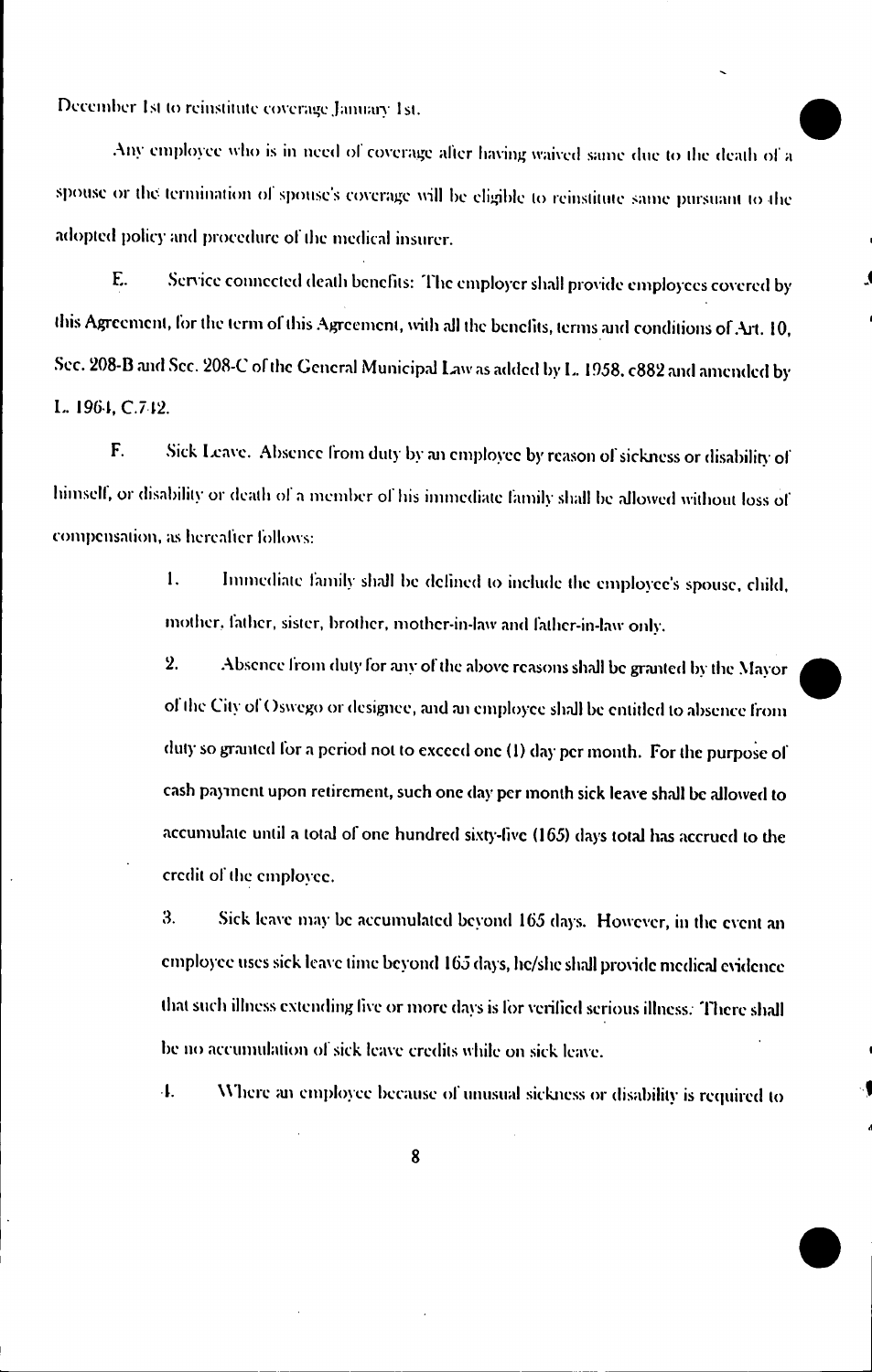remain away from his employment beyond the sick leave allowance, the Mayor may petition the Common Council for additional sick leave with pay.

Where an employee receives compensation under the Worker's 5. Compensation Law because of disability, he shall elect in writing to his appointing authority whether he prefers to have sick leave pay, or receive compensation. An employee receiving workers' compensation benefits will only be reimbursed for sick leave to the maximum that the City receives from workers' compensation.

6. All employees covered by the sick leave plan shall accumulate sick leave credits at the rate of one (1) day per month of service. Accumulated sick leave time will be paid for at the employee's regular rate in a lump sum when employment is terminated.

- In the event of the employee's death before his retirement all a. accumulated sick leave, and vacation time will be paid to his beneficiary in a lump sum payment at the employee's regular rate of pay.
- Employees, at the time of retirement, will be allowed, at the b. employee's option, to apply up to 165 days of sick leave, in cash, to the cost of the employee's share of health insurance.

7. Verification of Sick Leave

- An employee absent on sick leave for five (5) or more consecutive days shall, a. on request of his appointing authority, bring acceptable medical evidence substantiating the illness.
	- An employee who has been absent on sick leave for a period totaling i. ten (10) days in one calendar year consisting of periods of less than five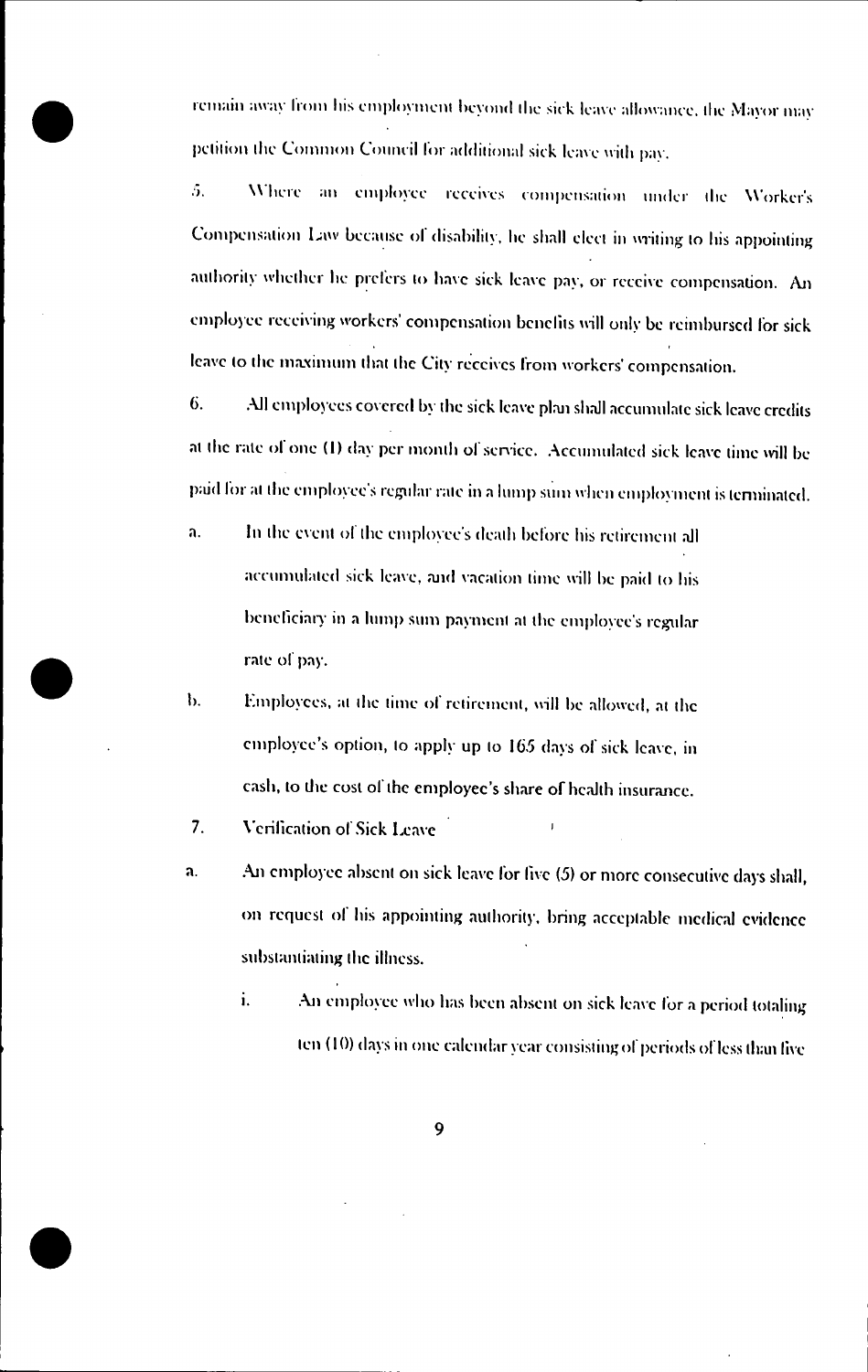(5) days, shall submit on request of the appointing authority evidence for any additional sick leave in that year unless such illness is of a chronic or recurring nature requiring recurring absences on one day or less, in which case only one certificate shall be necessary for a period of six months.

- ii. The appointing authority may require proof of illness of an employee on sick leave, whenever such requirement appears reasonable. Abuse of sick leave shall be cause for disciplinary action.
- b. In case of leave of absence due to exposure to contagious disease, a certificate from the Department of Health shall be required.
- c. The appointing authority may require an employee who has been absent because of personal illness, as a condition of his return to duty to be examined, at the expense of the agency, by a physician designated by the City, such examination shall establish whether the employee is capable of performing his normal duties and that his return will not jeopardize the health of other employees.
- G. Personal Leave

Each employee covered by this Agreement shall be entitled to four (4) personal days annually without loss of pay for personal reasons or business. Unused personal leave may be converted to sick leave.

- Η. Vacation
	- $\mathbf{I}$ . Effective January 1, 1984, employees covered by this Agreement shall be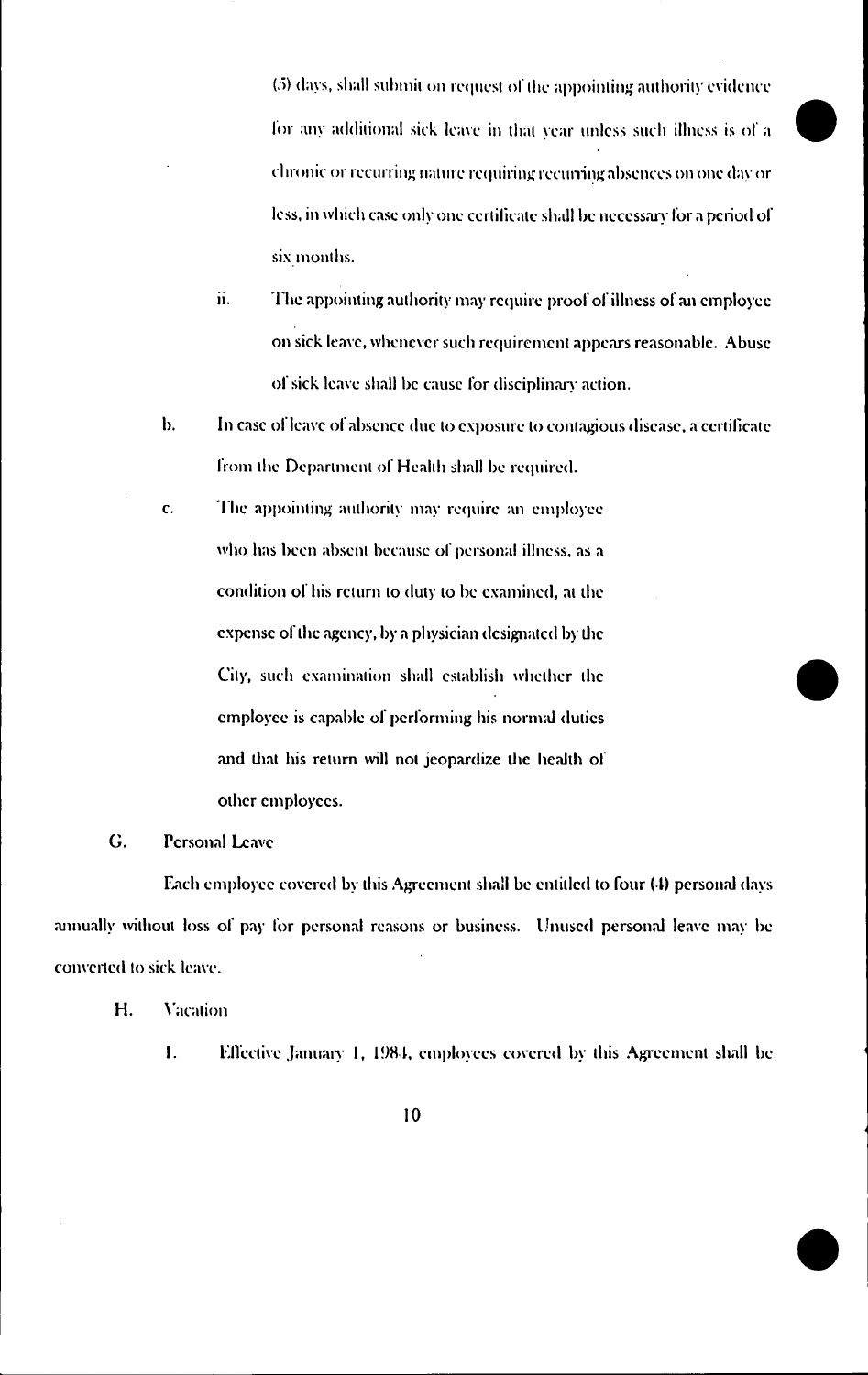entitled to vacation leave with pay according to the following schedule:

| 1 year of service                                                                                                               | 10 working days |
|---------------------------------------------------------------------------------------------------------------------------------|-----------------|
| 2 years of service                                                                                                              | 15 working days |
| 5 years of service                                                                                                              | 20 working days |
| 10 years of service                                                                                                             | 25 working days |
| Retirement year                                                                                                                 | 30 working days |
| An employee hired after October 1, 1994 shall be<br>entitled to vacation leave with pay according to the<br>following schedule: |                 |
|                                                                                                                                 |                 |

| 10 working days |
|-----------------|
| 15 working days |
| 20 working days |
| 25 working days |
|                 |

- $2.$ An employee may carry over up to five (5) vacation days per year if extenuating circumstances, caused by Department needs, prohibited the scheduling and use of the vacation time. Documentation of the extenuating circumstance is to be provided by the employee to the Personnel Director thirty (30) days prior to the employee's anniversary date. Any carried over time must be used within sixty (60) days of the anniversary date.
- $3.$ Any employee of the City, covered by this Agreement who is entitled to vacation leave at the time of retirement shall receive the earned vacation which has not been used in cash effective thirty days prior to the date of retirement.
- 4. If permitted by law an employee may have credited the cash value of accumulated vacation leave to his final average salary.

 $\mathbf{I}$ . Life Insurance

Group life insurance shall be provided to each employee, with a maximum of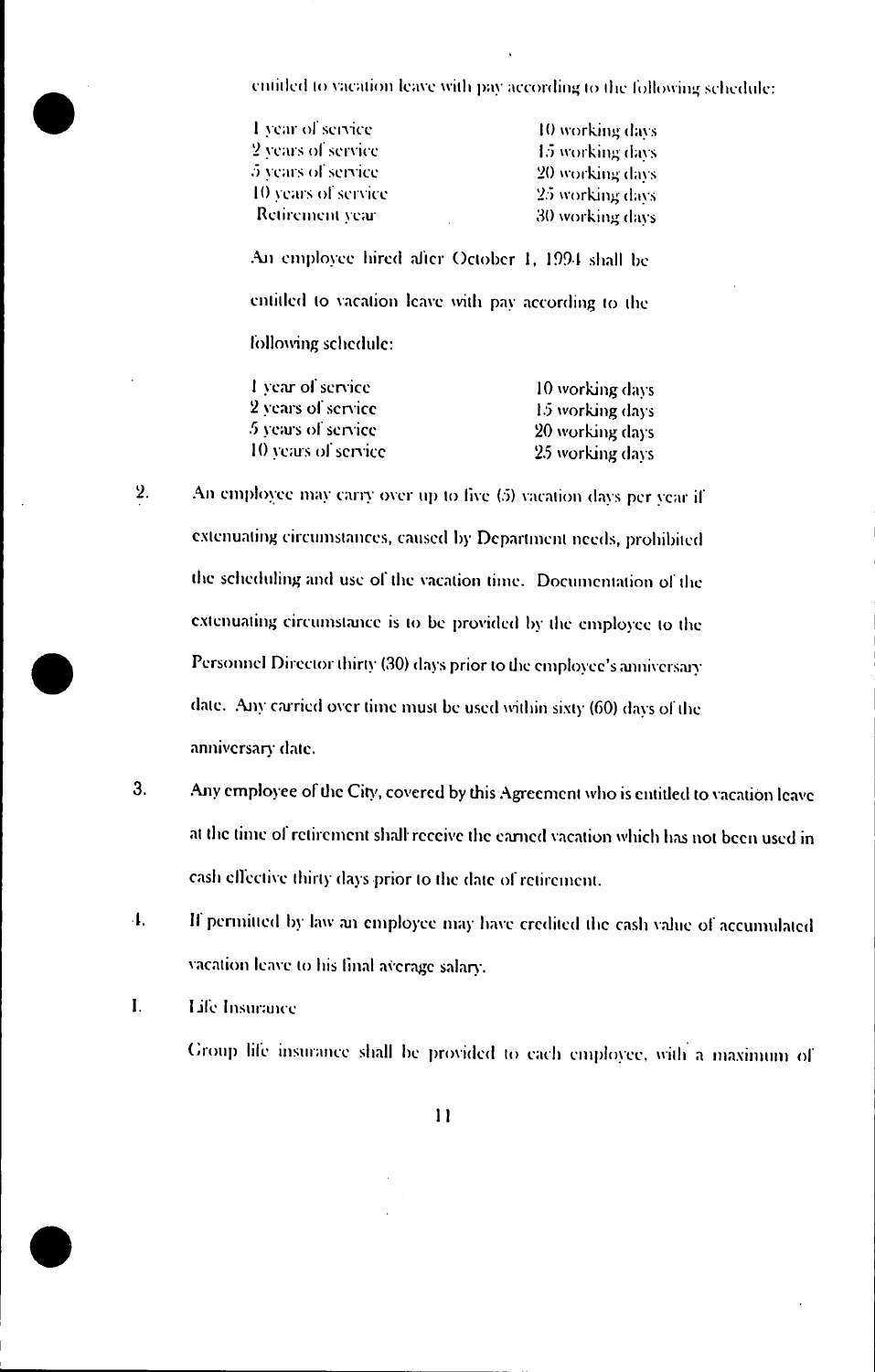\$50,000.00 coverage, at no cost to the employee. The Union shall provide to the City all necessary

paperwork for the administration of this benefit.

#### Bargaining Unit Titles Eligible for FLSA Overtime  $\mathbf{L}$

The following titles shall be eligible for overtime, at time and one-hall, for work in

excess of forty (40) hours in a work week:

Senior Lab Technician Laboratory Supervisor **Waterfront Supervisor Garage Superintendent** Recreation Maintenance Supervisor Senior Maintenance Worker Sewer Maintenance Supervisor Senior Sign Maintenance Worker **Street Maintenance Supervisor Supervisor of Tree Care and Parks** Water Maintenance Supervisor Wastewater Treatment Plant Maintenance Supervisor

The titles listed herein will have the option of selecting compensatory time in lieu of overtime.

Compensatory time will be carned at the rate of time and one-half. An employee may accumulate up

to forty (40) hours of compensatory time for payout by the second pay period in December.

All compensatory time off must be scheduled no less than 24 hours in advance.

K. Paid Holidays

> New Year's Day Dr. Martin Luther King, Jr. Day Lincoln's Birthday Washington's Birthday (observed) Memorial Day (observed) Independence Day (observed) Labor Day Columbus Day **\*Election Day** Veteran's Dav Thanksgiving Day \*Friday after Thanksgiving Christmas Dav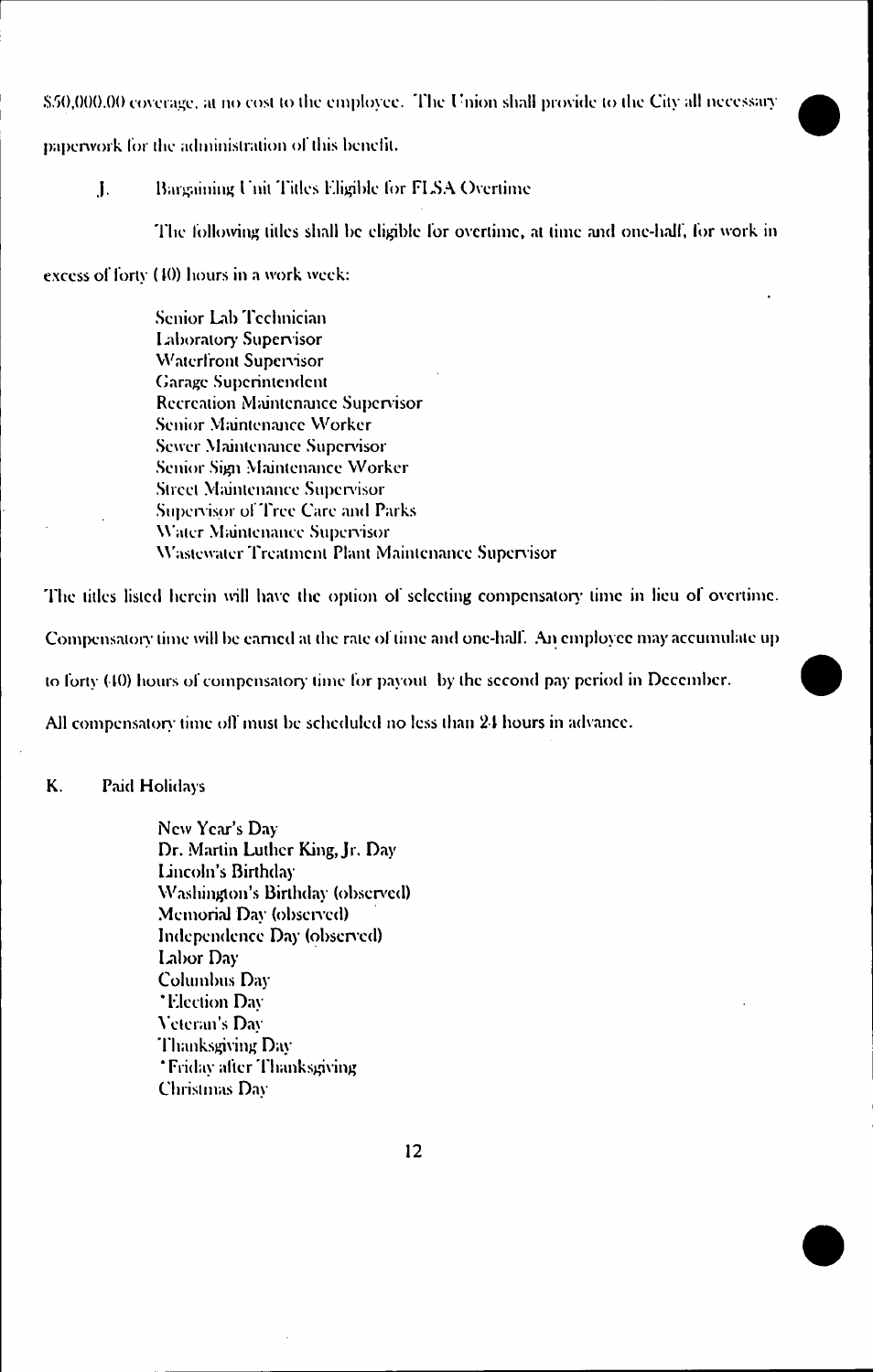"Note: Pursuant to negotiated agreements, the Management Union has chosen not to observe Election Day. They have elected to observe the Friday after Thanksgiving instead.

#### DISCIPLINE AND DISCHARGE

It is agreed that nothing herein shall in any way prohibit the City of Oswego from discharging or otherwise disciplining any Management and Supervision employee of the City of Oswego, regardless of seniority, for reasonable cause, in accordance with the rules and regulations set down by the Civil Service Commission and the Rules and Regulations set down by the City Charter existing at this time, or amended.

#### CAR AND CLOTHING ALLOWANCE

Car Allowance. "The Common Council shall determine employee(s) whose duties A. require the use of the employee(s) personal car. Such employee(s) shall be paid monthly by voucher at the rate of fifty (\$50.00) per month.

Employees who are required to drive their vehicle for City business and who do not receive a monthly allowance shall be reimbursed at the IRS rate. Changes in the IRS rate will take effect prospectively on the January 1 following the announced change.

₿. Clothing Allowance. The Animal Control Officer's clothing allowance shall be, effective January 1, 1998, \$500.00 per year.

#### AMERICANS WITH DISABILITIES ACT COMPLIANCE

A. With respect to compliance by the Employer with the provisions of the Americans with Disabilities Act (the "Act") and regulations issued pursuant to the Act, the Union agrees that it shall have the same obligations as the Employer with respect to reasonable accommodation.

**B.** With respect to an Employer attempt to a reasonable accommodation in accordance with provisions of the Act, and regulations issued pursuant to the Act, the Union shall have an affirmative obligation to assist the Employer in achieving any such accommodation.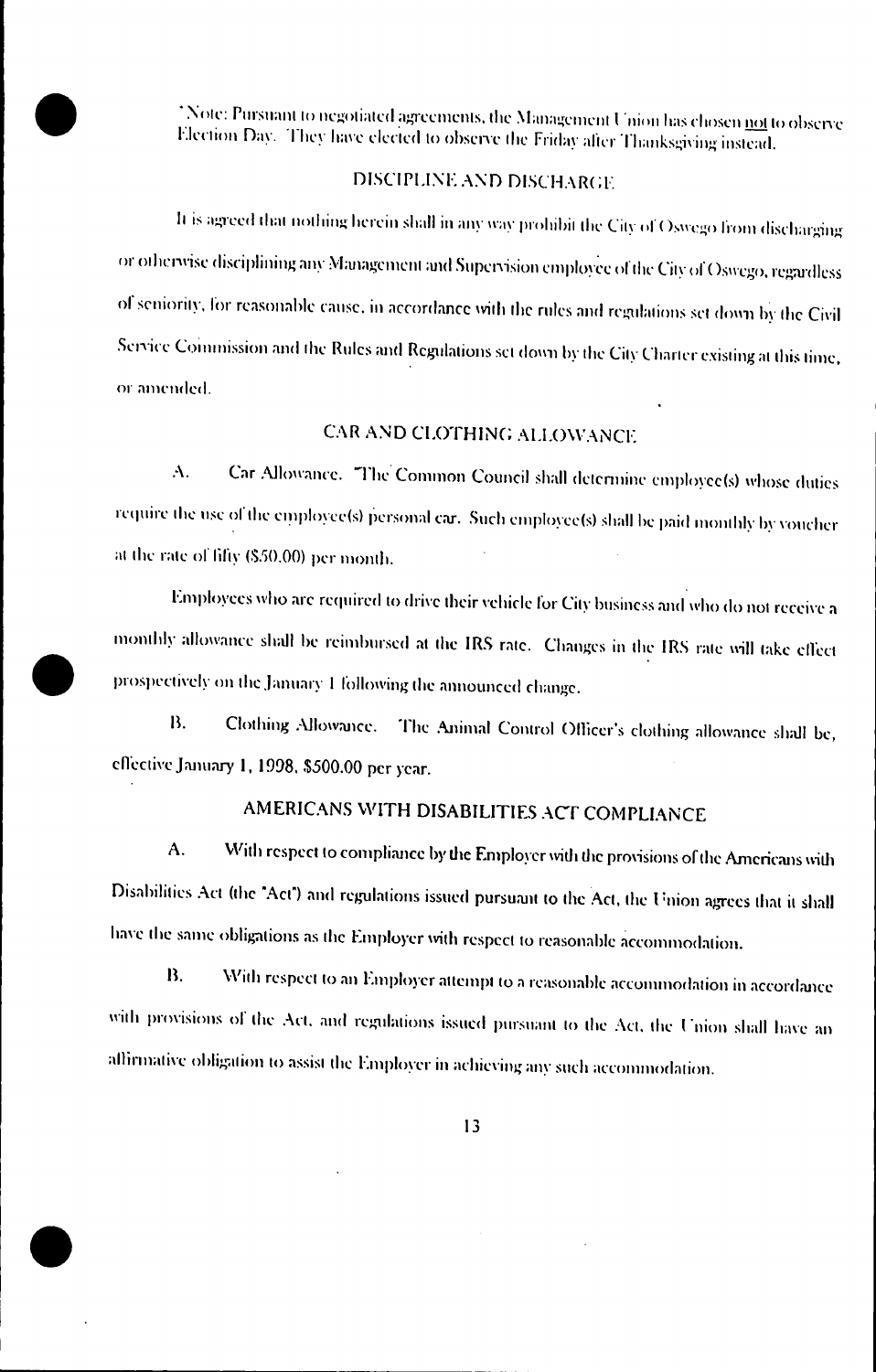#### FAMILY AND MEDICAL LEAVE OF ABSENCE POLICY.

Family leave shall be granted to an eligible employee to a total of twelve (12) work weeks of

.

.

.<br>ا

leave during any twelve (12) month period for the following:

- A) Because of the birth of a son or daughter of the employee and in order to take care for such son or daughter.
- B) Because of the placement of a son or daughter with the employee for adoption or foster care;
- C) In order to care for the spouse, son, daughter, or parent of the employee, if such spouse, son, daughter, or parent has a serious health condition:
- D) Because of a serious health condition that makes the employee unable to perform the functions of the position of such employee;

An eligible employee shall be required to use accrued paid vacation, personal leave, or family leave of the employee for the leave provided under subparagraph A, B, or C above. An eligible employee may be required to use accrued paid vacation leave, personal leave or sick leave for leave provided under paragraph C or 0 above for any part of the twelve week period of such leave.

The City shall maintain coverage for health and dental insurance to an employee on leave pursuant to this section for the duration of the twelve (12) week period, and under the conditions coverage would have been provided if the employee had continued in employment continuously for the duration of such leave. The City may recover the premium that the City paid for maintaining coverage for the employee under such group health plan during any period of unpaid leave if the employee fails to return from leave after the twelve (12) week period and (1) the employee fails to return for a reason other than the continuation. recurrence. or (2) onset of a serious health condition that entitles the employee to leave under subparagraph C or 0 above or, other circumstances beyond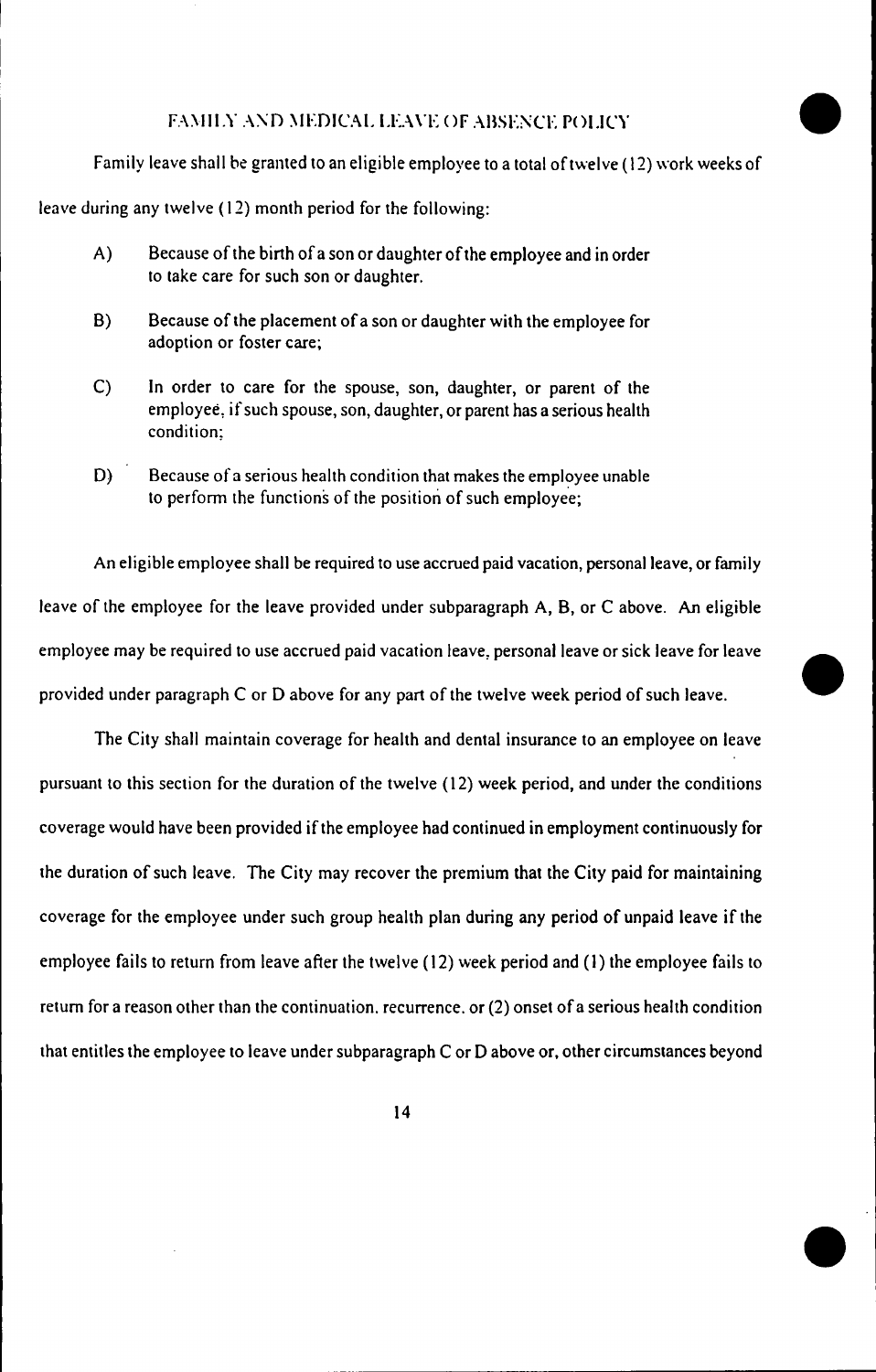the control of the employee.

.

.

.

Nothing contained in this provision shall otherwise limit the obligations of the employer or the employee under the provisions of the Family Leave Act.

#### DUE PROCESS HEARING PROCEDURE

Where, because of statutory mandate (i.e., Section 71 and/or Section 73 of the New York State Civil Service Law) or judicially imposed mandate, the Employer is required to hold a Due Process Hearing, the procedure utilized by the Employer shall be as follows:

I. The Employer and Union will mutually appoint an Arbitrator or Hearing Officer who shall have the authority to receive testimony and evidence, issue subpoenas and issue an Opinion and A ward. If the parties are not able to agree on an Arbitrator. PERB will be contacted and, in all cases, the niles of PERB shall apply.

2. This Article shall not apply to administrative matters, including. but not limited to grievances and arbitrations.

#### EDt iCATION BENEFIT

Effective January 1, 1995, the City will pay the full cost of one (1) course per semester, plus the cost of required books for any member attending and successfully completing a job-related continuing education course. Prior approval for taking a course must be obtained from the Department Head or if the {!nit employee is a Department Head. lhen prior approval shall he ohtained from the Mayor or his/her designee. Such approval shall not be unreasonably denied.

Payment will he made in full hy the City at the completion of each course, upon presentation of evidence of successful completion of said course. "Successful completion" will be deemed indicated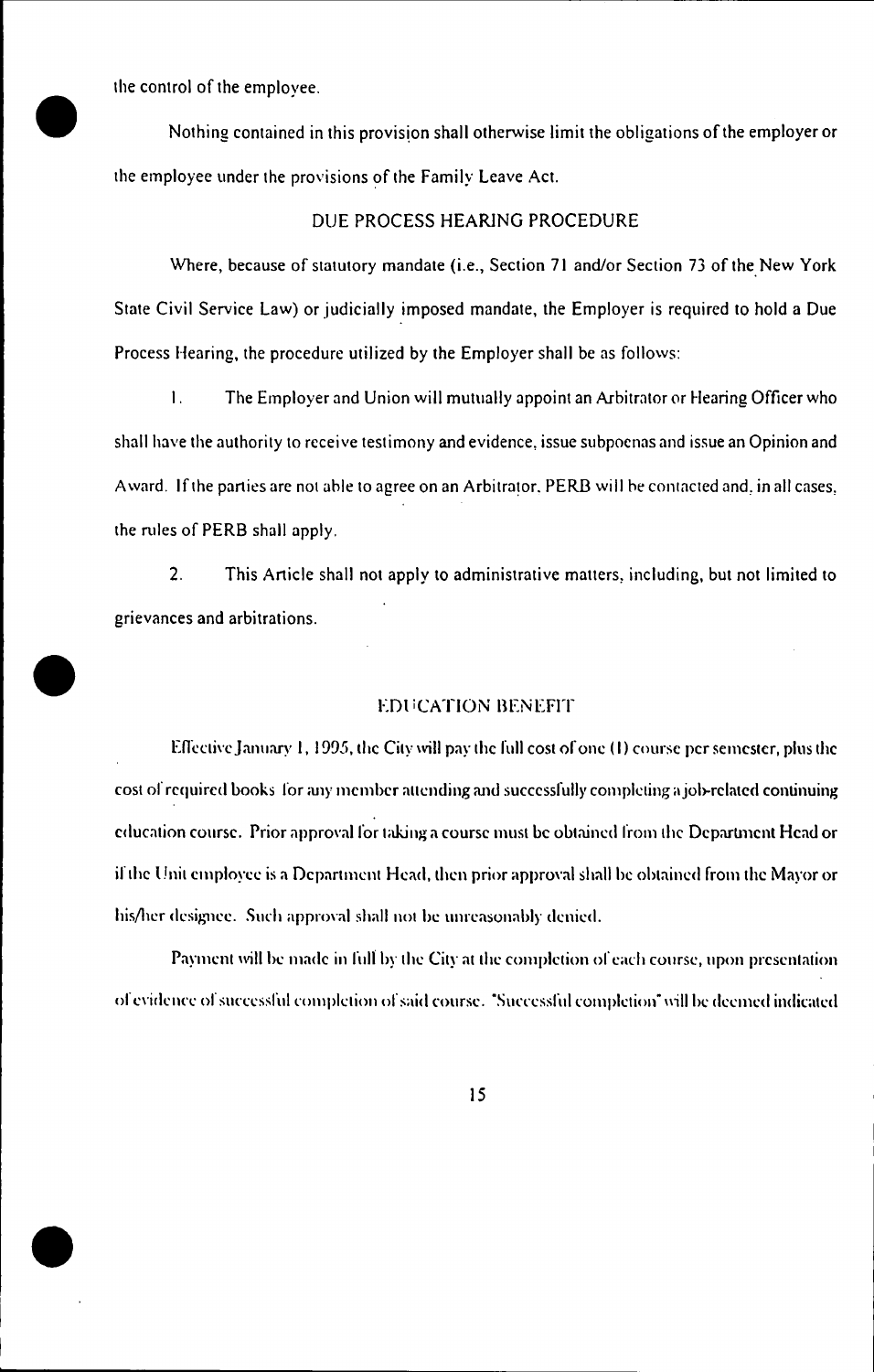by a grade of "C" or better or an equivalent indication of passing the course.

#### DURATION OF AGREEMENT

This Agreement shall be effective January 1, 2000 and remain in full force and effect 2001, unless either party advises, prior to the expiration date hereof, or any until December 31, renewal thereof, of their intention to amend or modify this Agreement.

> MUNICIPAL EMPLOYEES ASSOCIATION FOR MANAGEMENT AND SUPERVISION

CITY OF OSWEGO

BY May

OF THE CIT ۱Ś WEGO, NEW YORK  $BY$ IN WITNESS WHEREOF, the parties here **be** executed by their elected officials and officer on  $\frac{\mathcal{M}_{q}}{\mathcal{M}_{q}}$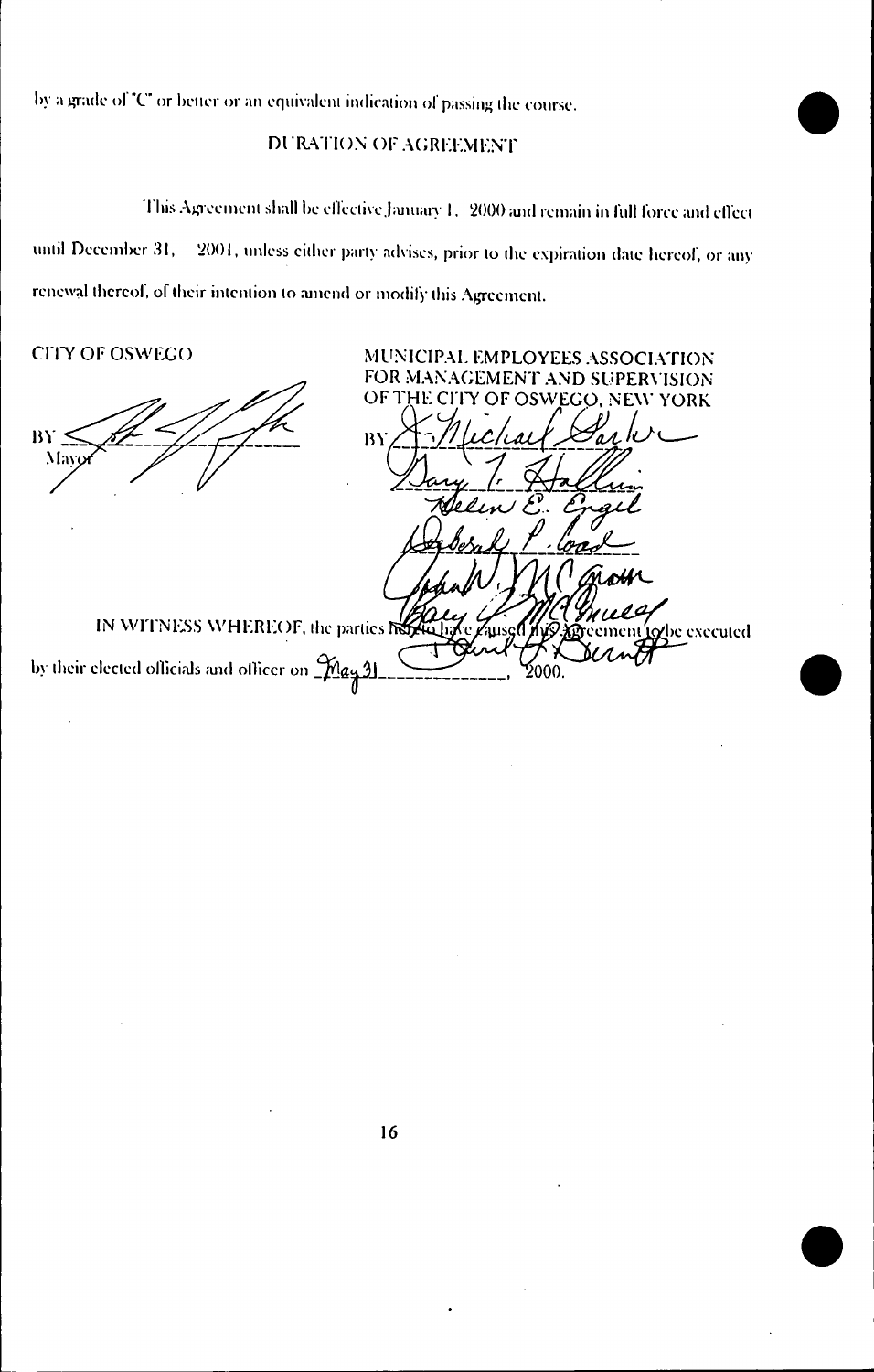#### **SCHEDULE A**

#### **GRADE**

l.

 $\ddot{\phantom{a}}$ 

| 9    | Economic Development Zone Technician                                                                                                                                                                                                                                                                                                                                                                                                                   |
|------|--------------------------------------------------------------------------------------------------------------------------------------------------------------------------------------------------------------------------------------------------------------------------------------------------------------------------------------------------------------------------------------------------------------------------------------------------------|
| 10   | Plumbing Inspector                                                                                                                                                                                                                                                                                                                                                                                                                                     |
| 11   | 'Assistant Animal Control Officer                                                                                                                                                                                                                                                                                                                                                                                                                      |
| 12   |                                                                                                                                                                                                                                                                                                                                                                                                                                                        |
| 13   |                                                                                                                                                                                                                                                                                                                                                                                                                                                        |
| . 14 |                                                                                                                                                                                                                                                                                                                                                                                                                                                        |
| 15   | Deputy City Clerk                                                                                                                                                                                                                                                                                                                                                                                                                                      |
| 16   | $\cdot$                                                                                                                                                                                                                                                                                                                                                                                                                                                |
| 17   | <b>Building Inspector</b><br>Clerk of the Works<br>Housing Code Inspector<br>Senior Laboratory Technician<br>Senior Sign Maintenance Worker                                                                                                                                                                                                                                                                                                            |
| 18   |                                                                                                                                                                                                                                                                                                                                                                                                                                                        |
| 19   | Real Property Appraiser                                                                                                                                                                                                                                                                                                                                                                                                                                |
| 20   | Animal Control Officer<br>Assistant Chief Wastewater Treatment Plant Operator<br>*Building & Street Maintenance Supervisor<br>Engineering Technician<br><b>Garage Superintendent</b><br>Laboratory Supervisor<br>Recreation Maintenance Supervisor<br>Senior Maintenance Worker<br>Sewer Maintenance Supervisor<br><b>Street Maintenance Supervisor</b><br>Supervisor of Tree Care and Parks<br>Water Maintenance Supervisor<br>*Waterfront Supervisor |
| 21   | Deputy Chief Chamberlain<br>Wastewater Treatment Plant Maintenance Supervisor                                                                                                                                                                                                                                                                                                                                                                          |
| 22   | Zoning Enforcement Officer                                                                                                                                                                                                                                                                                                                                                                                                                             |
| 23   | Assistant Supt. Of Wastewater Treatment<br>'Chief Wastewater Treatment Plant Operator<br>Chief Water Treatment Plant Operator                                                                                                                                                                                                                                                                                                                          |

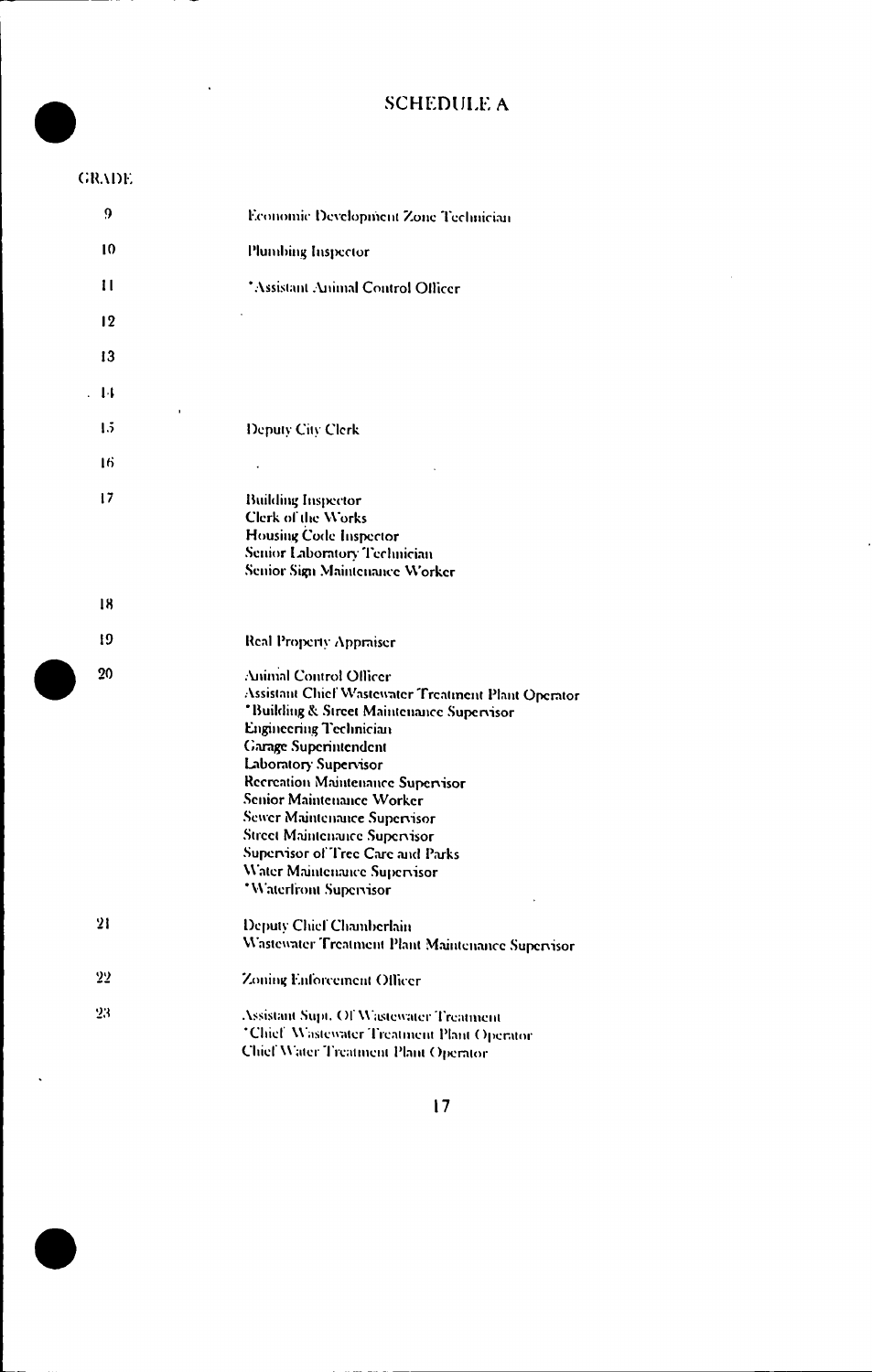Superintendent of Parks & Recreation Waterfront Director

Assistant to the Commissioner of Public Works Deputy Community Development Director Purchasing Agent Traffic Control Maintenance Supervisor

 $2.5$ 

 $21$ 

Assessor City Chamberlain **Code Enforcement Director Community Development Director** Superintendent of Parks, Recreation & Waterways Superintendent of Wastewater Treatment **Systems Administrator** Water Superintendent

26

**City Engineer Commissioner of Public Works** 

\* Those titles are no longer used.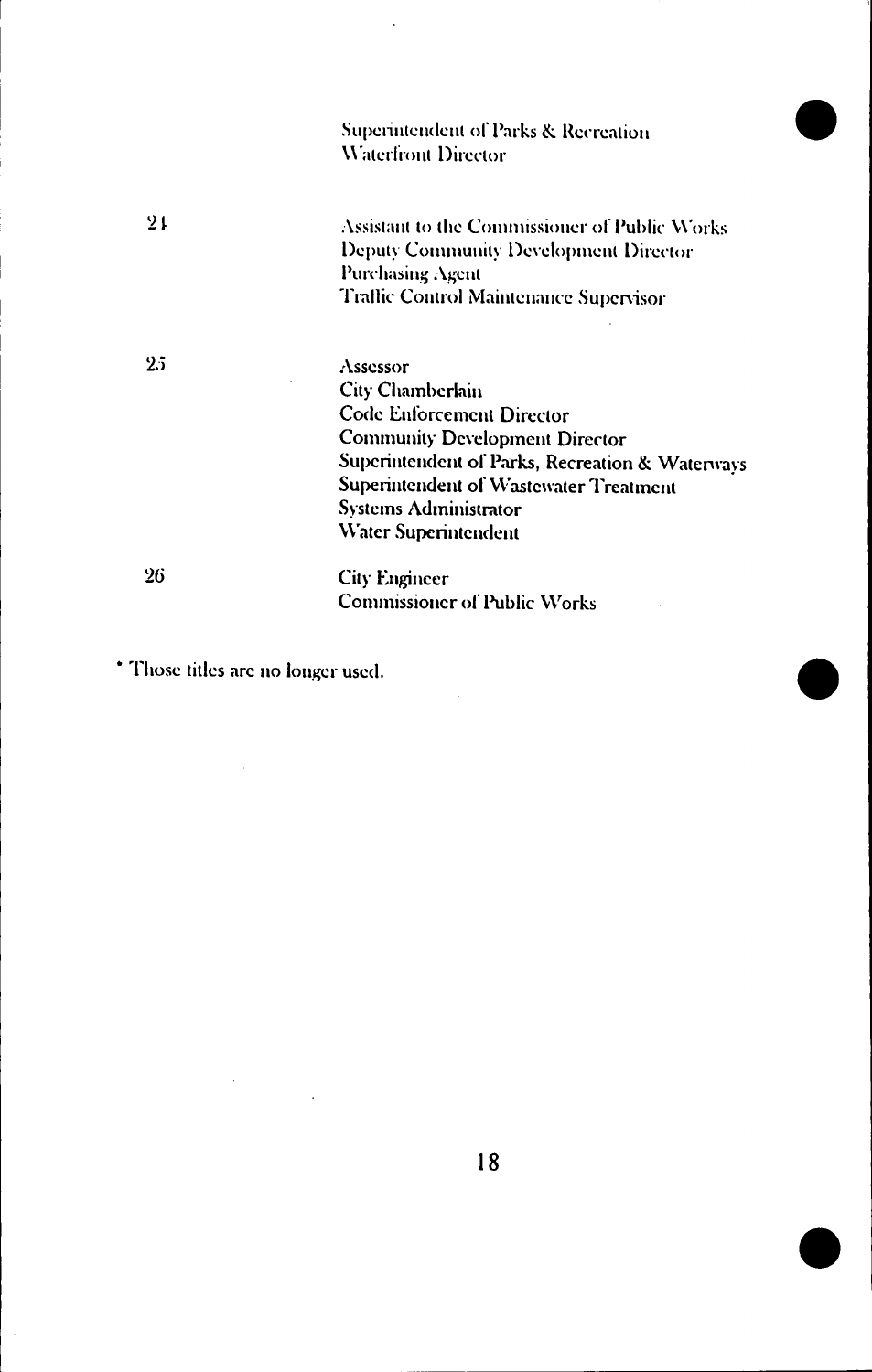#### Management & Supervision

 $\mathcal{L}(\mathcal{A})$  and  $\mathcal{L}(\mathcal{A})$ 

|            |             |                |                |                | <b>SCHEDULE</b> | B        |                 |                |           |                |
|------------|-------------|----------------|----------------|----------------|-----------------|----------|-----------------|----------------|-----------|----------------|
| Appendix H |             | 2000 - 2001    |                |                |                 |          |                 |                |           |                |
| Grade.     | Sase        | 1st Yr.        | 2 Yr.          | 3 Yr.          | 5 Yr.           | 10 Yr.   | 15 Yr.          | 20 Yr.         | 25 Yr.    | 30 Yr.         |
| 9          | S28.844     | <b>S29.525</b> | \$30,205       | \$30,888       | \$31,914        | \$32,938 | \$33,963        | \$34,987       | \$36,010  | \$37,033       |
| 10         | \$29.163    | S29,845        | \$30,526       | \$31,209       | \$32,231        | \$33,257 | <b>\$34,283</b> | \$35,305       | S36,329   | 537,353        |
| 11         | 529.483     | S30,163        | S30.846        | \$31.529       | <b>S32554</b>   | \$33.576 | \$34,603        | \$35.626       | \$36.652  | S37,676        |
| 12         | 530.760     | 531,443        | <b>S32.125</b> | \$32,806       | \$33,832        | \$34,858 | \$35,881        | \$36,906       | S37.929   | \$38,955       |
| 13         | 531,080     | S31,764        | \$32,445       | \$33.129       | 534,151         | \$35,174 | S36.199         | \$37,226       | S38,251   | \$35.272       |
| 14         | S31.404     | \$32,082       | 532.764        | \$33,449       | 534,472         | \$35.497 | \$36,520        | S37.544        | S38.570   | \$39,595       |
| 15         | 531,724     | \$32,406       | \$33,089       | \$33,771       | \$34,794        | \$35,820 | S36,842         | <b>S37,867</b> | \$38.891  | \$39.917       |
| ة:         | 532.692     | <b>S33,377</b> | \$34,058       | S34.741        | \$35,765        | \$35,790 | S37,814         | \$38,838       | \$39,863  | \$40,986       |
| 17         | \$33.965    | \$34,644       | \$35,327       | \$36.0:0       | \$37,023        | \$38,061 | \$39,084        | S40.108        | S41,132   | \$42,158       |
| 18         | 334,922     | <b>S35,602</b> | S36,283        | \$36.966       | <b>S37,992</b>  | \$39,014 | \$40,039        | \$41.064       | S42.089   | \$43,113       |
| 19         | \$35,983    | 536,644        | \$37.329       | S38,010        | \$39.034        | \$40.081 | \$41,085        | S42,107        | S43.131   | \$44,153       |
| 2C         | 537,410     | \$38,092       | S38,771        | \$39.456       | \$40,482        | \$41,505 | \$42,530        | \$43.553       | $S = 577$ | \$45,604       |
| 21         | 538.553     | S39,535        | \$40,219       | \$40.899       | \$41,926        | \$42.949 | \$43,975        | \$44,997       | \$46,022  | \$47,045       |
| 22         | S-1.746     | S42,426        | 543,110        | \$43.790       | \$4.374         | \$45,838 | S46,864         | \$47,886       | S48.913   | \$49.935       |
| 23         | 544.632     | \$45.315       | \$45,997       | S46.679        | \$47,703        | \$48,725 | S49.751         | <b>S50,776</b> | 551.302   | S52.824        |
| 24         | $3 - 7.5:5$ | S48,201        | <b>S48.883</b> | <b>S49.564</b> | \$50,590        | \$51.615 | \$52,638        | S53,661        | S54.685   | S55.710        |
| 25         | \$53,301    | S53.981        | <b>S54,666</b> | 555,344        | \$56,363        | \$57,394 | S58.417         | S59.443        | Sã0 467   | <b>SA1 490</b> |

 $\mathcal{L}$